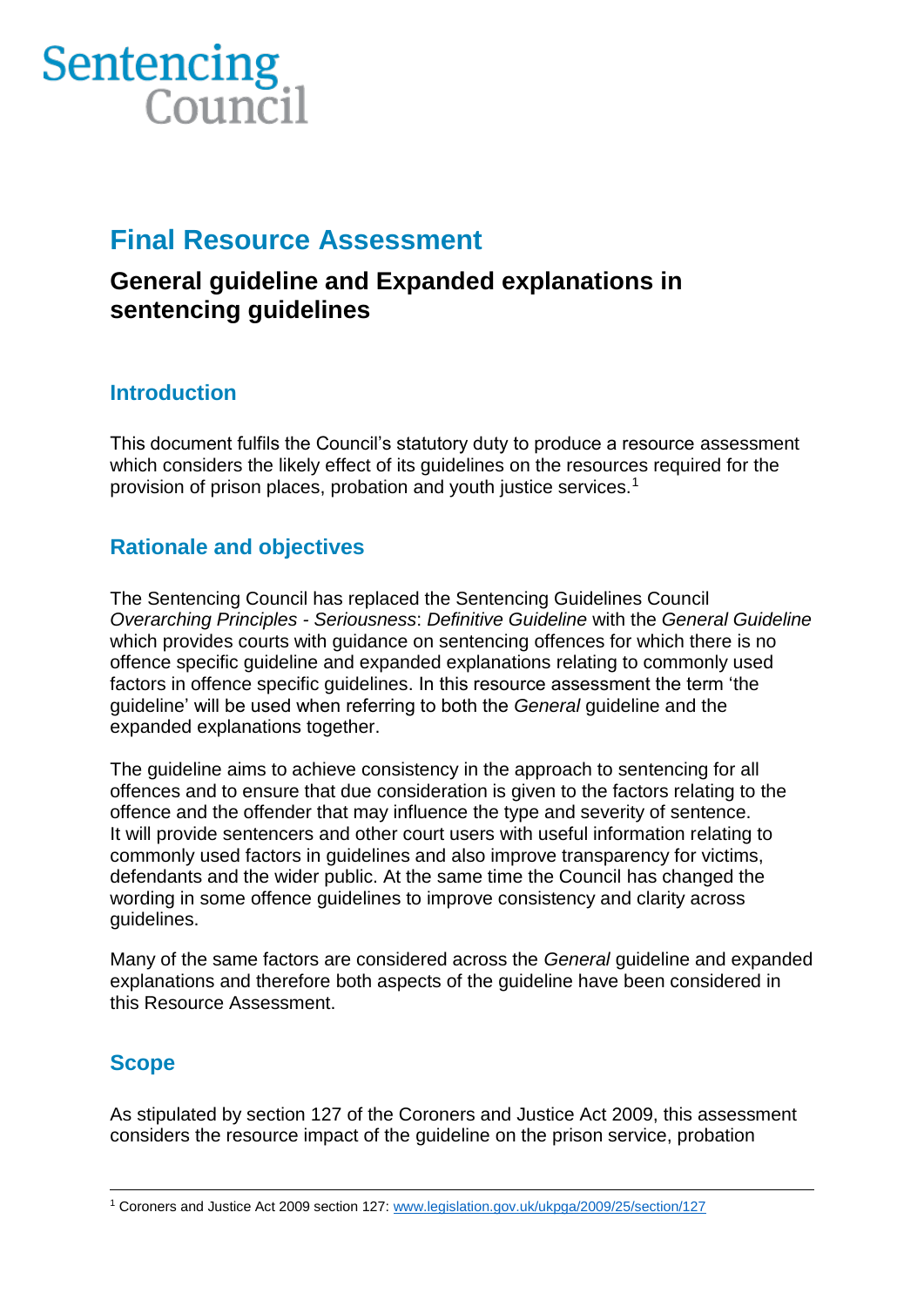service and youth justice services. Any resource impacts which may fall elsewhere are therefore not included in this assessment.

The *General* guideline and expanded explanations apply to sentencing adults and organisations only, they will not affect the sentencing of children and young people.

# **Current sentencing practice**

In 2018, 1,172,456 offenders were sentenced in adult criminal courts in England and Wales, and of those, 68,356 were sentenced at the Crown Court. Approximately 85 per cent<sup>2</sup> of offenders sentenced at all courts were sentenced for a principal offence that was covered by an offence specific sentencing guideline that has either already been published/is in force, or is currently in development. The expanded explanations in offence specific sentencing guidelines will apply to these offenders. The *General* guideline covers the remaining 15 per cent of offenders, where the offender is being sentenced for an offence for which there is no offence specific guideline.

The guideline will be applicable to the sentencing of all adult offenders, and therefore it is important that their implications are explored.

It is generally not possible to identify within the MoJ Court Proceedings Database (one of the main sources of data on sentencing practice) whether the factors included in this guideline have been taken into account in sentencing. Instead, the analysis for this resource assessment has mainly focussed on data collected by the Sentencing Council, from the Crown Court Sentencing Survey (CCSS) <sup>3</sup> and other data collections, for example data collected for the assessment of the Council's *Robbery* guideline during 2016/17. These have permitted an analysis of the frequency of use of certain factors as well as their impact on sentencing severity (derived from separate assessments of the impact of guidelines on specific offences).<sup>4</sup> This assessment has also considered findings from consultation stage research for the General guideline<sup>5</sup>, and responses to consultation for both parts of the guideline.

# **Key assumptions**

 $\overline{a}$ 

To estimate the resource effect of changes to guidelines, an assessment is required of how the changes will affect aggregate sentencing behaviour. This assessment is

 $2$  This is an approximate figure based on the data available, rounded to the nearest five percent. This includes all Sentencing Council offence specific guidelines, plus guidance issued by the Sentencing Council (e.g. for sentencing drug driving offences), murder (for which sentencing is set out in statute) and magistrates' court fine and discharge guidance produced by the Sentencing Guidelines Council but which has been adopted by the Sentencing Council (which can be seen here: [https://www.sentencingcouncil.org.uk/offences/magistrates](https://www.sentencingcouncil.org.uk/offences/magistrates-court/item/offences-appropriate-for-imposition-of-fine-or-discharge/)[court/item/offences-appropriate-for-imposition-of-fine-or-discharge/\)](https://www.sentencingcouncil.org.uk/offences/magistrates-court/item/offences-appropriate-for-imposition-of-fine-or-discharge/). Other offences covered by Sentencing Guidelines Council guidelines that have not yet been replaced by SC guidelines have not been included, but these are low volume relative to those that have been covered and so are unlikely to affect the proportion.

<sup>3</sup> From 1st October 2010 to 31st March 2015 the Council conducted the Crown Court Sentencing Survey (CCSS) which collected data on sentencing practice in the Crown Court.

<sup>4</sup> This report considers findings from the guideline assessments on burglary, fraud, money laundering and bribery, sexual offences, robbery and theft. The full guideline assessment reports can be found here: <https://www.sentencingcouncil.org.uk/?s&cat=guideline-assessment>

<sup>5</sup> Research into the *General* guideline was carried out with 22 sentencers: 15 magistrates and 7 district judges.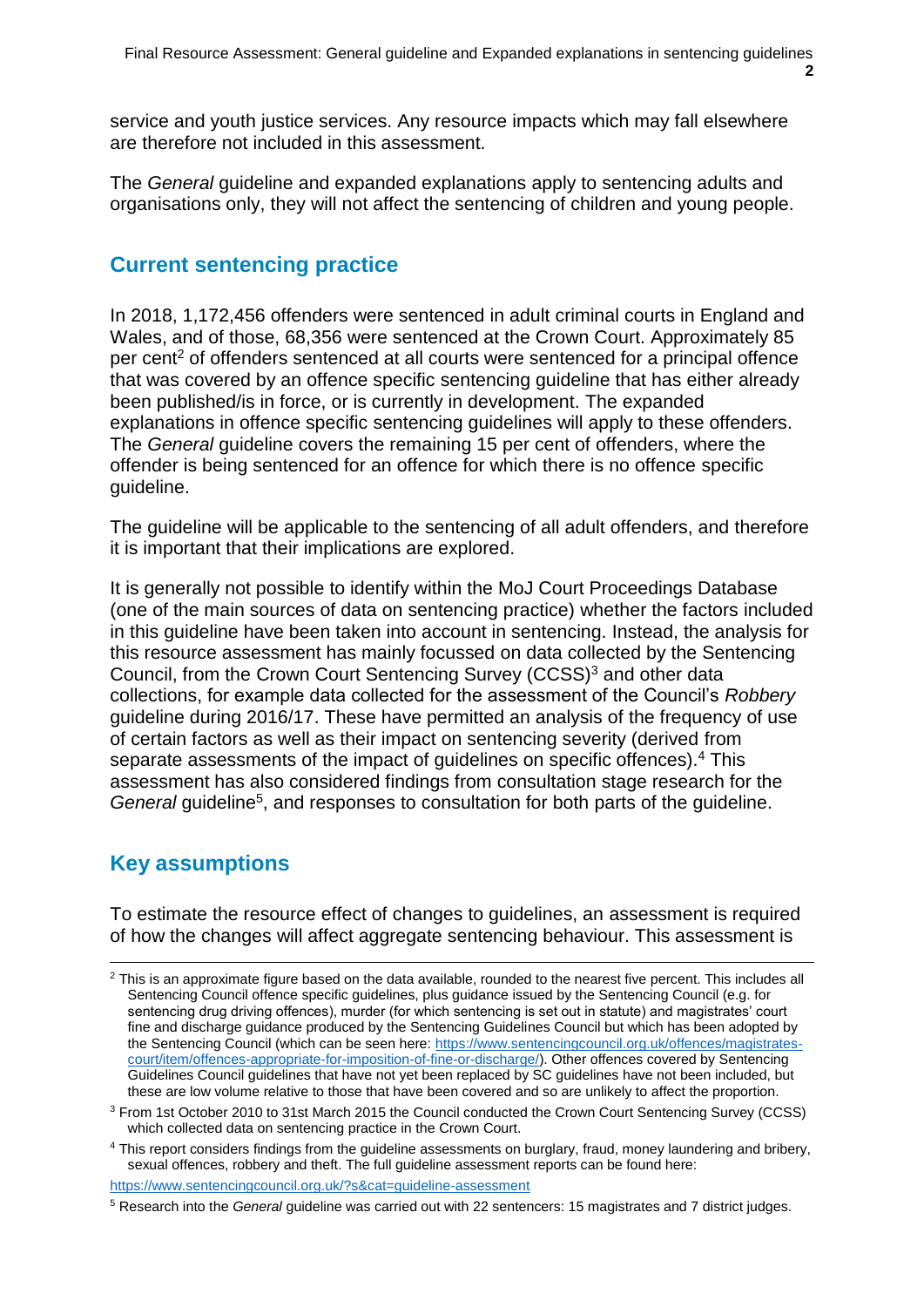based on the objectives of the changes, and draws upon analytical work undertaken during development of the guideline. However, the assessment is heavily dependent on a number of assumptions, in part because it is not possible precisely to foresee how sentencers' behaviour may be affected across the full range of sentencing scenarios. Any estimates of the impact of the guideline are therefore subject to a large degree of uncertainty.

The resource impact of a new guideline is usually measured in terms of the change in sentencing practice that is expected to occur as a result of it. For this to be possible in this case, a detailed understanding of how offences for which there is no offence specific guideline are sentenced is required, as well as an understanding of how the factors covered by the expanded explanations are currently being interpreted in sentencing. In developing this guideline an understanding of current practice has been formed by considering Court of Appeal judgments, evidence from Sentencing Council research with sentencers and the experience of Council members. Analysis of data on the factors covered by the guideline has been reviewed and findings from this work have been used to estimate the impact of the guideline on sentencing practice.

It remains difficult to estimate with any precision the impact the guideline may have on prison and probation resources. Even with information on the use of certain factors in sentencing, this does not enable us to measure the extent to which Court of Appeal judgments and best practice are currently already being taken into account in sentencing, and whether this differs from the information contained within the guideline. Therefore, during the consultation process views were sought regarding the potential impact of the expanded explanations. Findings from consultation stage research on the *General* guideline were also considered in the development of the final guideline.

# **Resource impacts**

This section should be read in conjunction with the definitive *Genera*l guideline and Expanded explanations in sentencing guidelines available at: <https://www.sentencingcouncil.org.uk/>

The *General* guideline and expanded explanations in sentencing guidelines contain guidance on the application of factors to sentencing. The *General* guideline is applicable to approximately 15 per cent of offenders sentenced each year, where there is currently no offence specific guideline. The expanded explanations in sentencing guidelines have the potential to affect the remainder of sentences, but as the explanations relate to factors at step two of guidelines – after the starting point has been determined – the potential impact is limited.

The guideline is designed to reflect current best practice rather than to alter sentencing practice. In some cases the explanations provide links to or extracts from existing overarching guidelines.

The aim is to improve consistency and transparency in sentencing, but if sentencers are not currently following best practice then it is possible that the guideline could lead to an increase or decrease in individual sentences.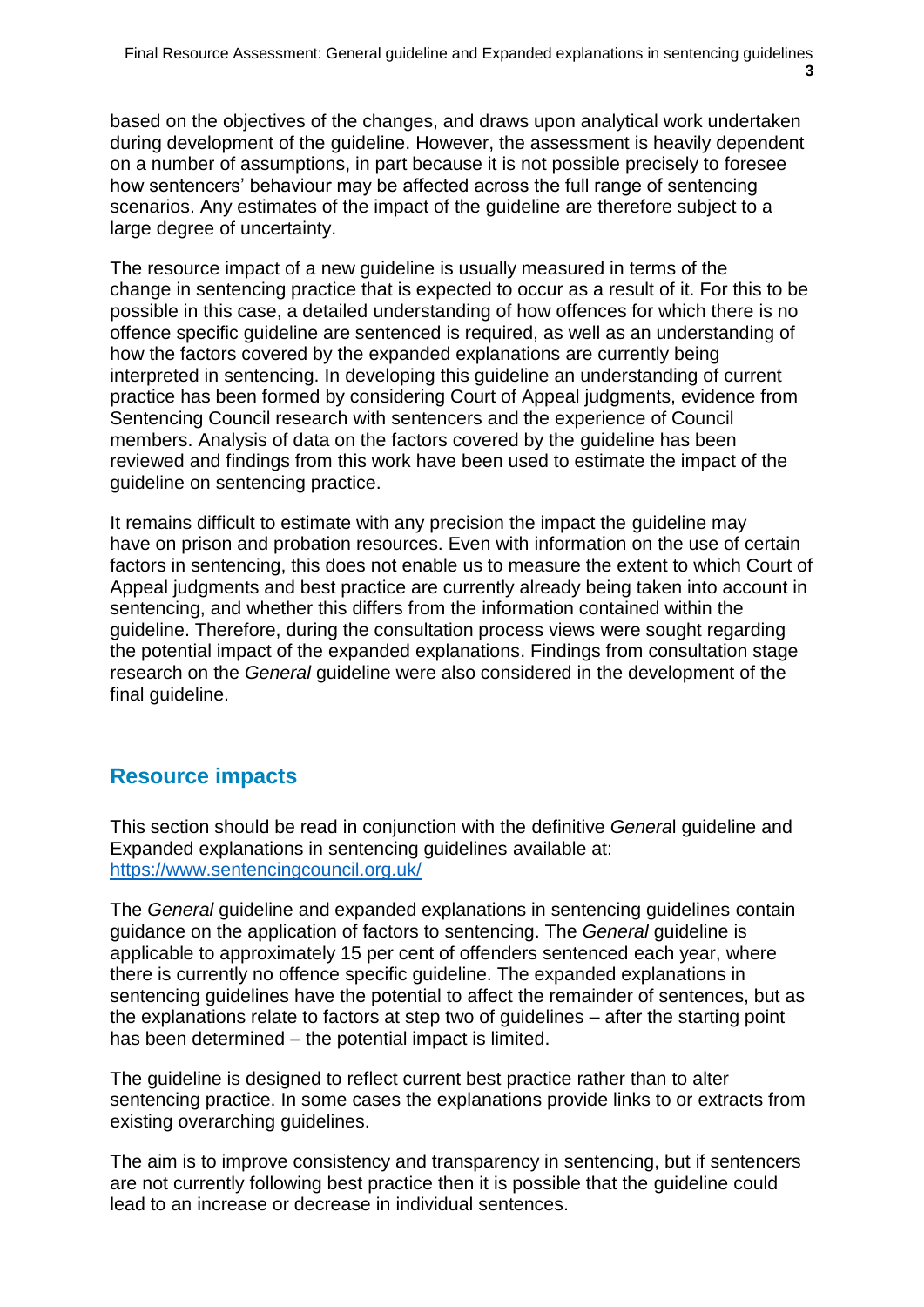This resource assessment focuses on those areas that have been identified as having the potential to have an impact because the guideline is designed to alter sentencing practice and/or because it will apply to a large number of cases, or where these factors have been identified by respondents to the consultation as potentially having an impact on sentences:

- The wording of step one of the *General* guideline around reaching a provisional sentence;
- changes to the wording of culpability B factors in three specific guidelines (robbery, theft and fraud); and
- eight aggravating and mitigating guideline factors where the provision of further information could impact on their use.

### **Step one of the General guideline**

Step one of the *General* guideline sets out that where there is no offence specific guideline for the offence being sentenced, the court should take into account the statutory maximum sentence, case law and sentencing guidelines for analogous offences, where they apply. Step one also directs sentencers to have regard to the five purposes of sentencing.

The *General* guideline will apply to a large number (around 15 per cent) of offenders sentenced each year, and step one of any guideline will likely have the biggest impact on sentences. Therefore any changes to how harm and culpability are assessed have the potential to have an impact on sentencing severity. However, the guideline approach to sentencing is believed to be in line with how cases are currently sentenced where there is no offence specific guideline. In addition, the previous SGC *Seriousness* guideline set out the approach to sentencing offences, and included many of the same principles as in the *General* guideline, such as information on the five purposes of sentencing. Therefore step one of the *General* guideline is not anticipated to have an impact on prison or probation resources.

## **Culpability B in the robbery, theft and fraud guidelines**

As consulted on as part of the expanded explanations, the Council has changed one of the factors in category B culpability for theft, robbery and fraud offences. This change amends the wording of the medium culpability (B) factor in these guidelines which was previously defined by the absence of high or low culpability factors. Typically, the factor was worded as: *'Other cases where characteristics for A or C are not present.'*

Feedback from research with sentencers had been that they found the previous wording of the factor unhelpful and in some cases sentencers were reluctant to make a finding based on the absence of factors. The changes to this factor are aimed to give a fuller explanation of what the Council intended the factor to cover and to make the wording more consistent across guidelines (later guidelines use the amended wording). The culpability factor therefore now reads:

*Other cases that fall between categories A or C because:* 

- *Factors are present in A and C which balance each other out and/or*
- *The offender's culpability falls between the factors as described in A and C*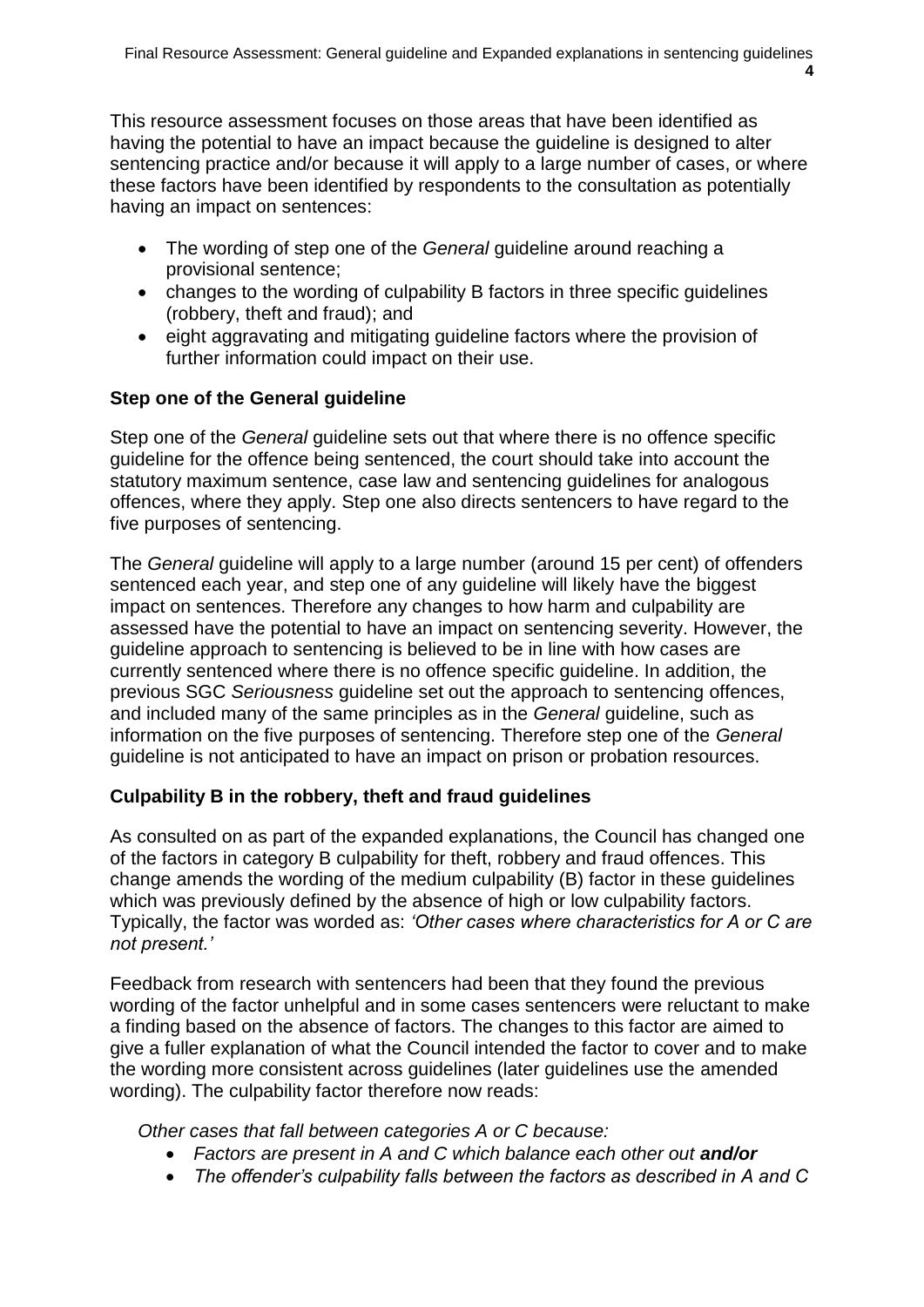**5**

The change was widely welcomed by respondents to the expanded explanations consultation and a small number of respondents specifically commented on the potential effect of this change on sentencing practice. One respondent felt that this change would result in greater consistency in sentencing, with another view that the changes could have a material impact on sentencing due to the high volume of these offences and their nature. Finally, one respondent felt that there might be a move to the middle category of culpability, perhaps with more of a shift from the lowest category.

Table 1 shows the proportion of offenders placed into each level of culpability for theft, robbery and fraud offences.<sup>6</sup> The table shows that for theft from a shop or stall (data collected from magistrates' courts), the majority (59 per cent) of offenders fell into the lowest level of culpability (category C), while a small proportion (10 per cent) fell into the highest category. For street and less sophisticated commercial robbery, and fraud, bribery and money laundering (data collected from the Crown Court), offenders most frequently fell into either the highest or middle culpability categories.

#### **Table 1: Proportion of data collection forms falling into each category of culpability, where the culpability category was known, for specific Theft (2016) 7 , Robbery (2016/17)<sup>8</sup> and Fraud offences (2014/15) <sup>9</sup>**

| Offence type                                        | <b>Culpability A</b> | <b>Culpability B</b> | <b>Culpability C</b> |
|-----------------------------------------------------|----------------------|----------------------|----------------------|
| Theft offences (2016)                               |                      |                      |                      |
| Theft from a shop or stall                          | 10%                  | 31%                  | 59%                  |
| Robbery (2016/17)                                   |                      |                      |                      |
| Street and less sophisticated<br>commercial robbery | 40%                  | 42%                  | 18%                  |
| Fraud offences (2014/15)                            |                      |                      |                      |
| Fraud, bribery and money<br>laundering              | 50%                  | 40%                  | 10%                  |

 $\overline{a}$ <sup>6</sup> Fraud, bribery and money laundering offences. The fraud analysis should be treated with caution, because data on precise culpability levels was not collected on the CCSS forms, and therefore assumptions have been made about which level of culpability the offender fell into, based on the culpability factors ticked on the CCSS form. Due to these data quality issues, the results are approximate and have been rounded to the nearest 10 per cent.

<sup>&</sup>lt;sup>7</sup> Between 19 September and 16 December 2016 the Council conducted a survey which collected data on sentencing practice for the offence of theft from a shop or stall in magistrates' courts.

<sup>&</sup>lt;sup>8</sup> Between 1 November 2016 and 28 April 2017 the Council conducted a survey which collected data on sentencing practice for robbery offences in the Crown Court.

<sup>9</sup> Taken from the CCSS data for these offences, 1 October 2014 to 31 March 2015.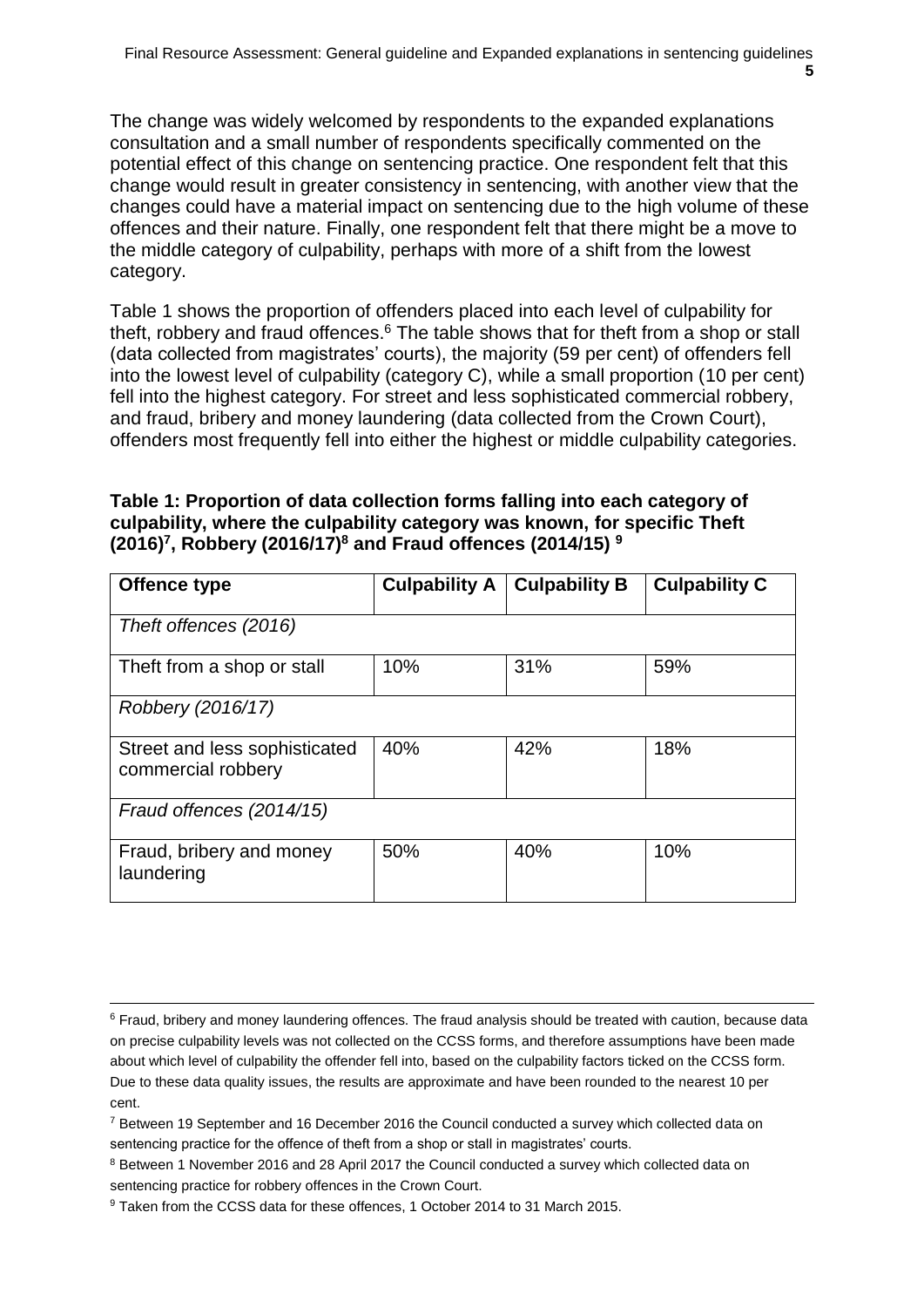**6**

The change in wording for these three guidelines (discussed above) should encourage sentencers to balance culpability A factors with culpability C factors and thereby to place more offenders in culpability B.

For those offences where a high proportion of offenders currently fall into culpability A (robbery and fraud), it is therefore possible that a small number of these offenders could be placed into culpability B instead under the guideline. At the same time, there are some key factors causing some offenders definitely to fall into culpability A (for example, for the offence of robbery, the production of a firearm or bladed article places the offender in culpability A), and the categorisation for many of these individuals is not expected to change. Overall, therefore, there is the potential that the change could lead to a small decrease in overall sentencing severity for robbery and fraud offences. However, given the limited data available in this area, it is not possible to estimate the number of offenders who might be affected, or how sentence lengths may be impacted. The proportion of offenders placed into culpability C for these guidelines is currently low, and is not expected to change under the guideline, although if a small number of these offenders were placed into culpability B then the impact on sentencing severity would be minimal due to the small number of cases involved.

In contrast, for theft offences, a large proportion of offenders already fall into either culpability B or C. One consultation respondent commented that it is possible that there could be a shift away from the use of lower culpability. However, the high use of the categories is likely to be because more specific factors are provided in culpability B and C in the theft guideline and therefore less reliance would be placed on the 'balancing' factor in culpability B. As a result, this change in wording is not anticipated to change the proportion falling into category B for this offence.

#### **Aggravating and mitigating factors**

#### **Previous convictions**

The following statutory aggravating factor appears at step two of all Sentencing Council offence specific guidelines, and the *General* guideline:

Previous convictions, having regard to a) the **nature** of the offence to which the conviction relates and its **relevance** to the current offence; and b) the **time** that has elapsed since the conviction

Analysis of data from the CCSS<sup>10</sup> found that, in 2014, around 49 per cent of offenders sentenced at the Crown Court had at least one previous conviction taken into account: 26 per cent had 1 to 3 previous convictions taken into account, 13 per cent had 4 to 9, and 10 per cent had 10 or more. However, these proportions varied depending on the offence.<sup>11</sup>

 $\overline{a}$ <sup>10</sup> Crown Court Sentencing Survey Annual Publication, January to December 2014 [https://www.sentencingcouncil.org.uk/wp-content/uploads/CCSS-Annual-2014.pdf.](https://www.sentencingcouncil.org.uk/wp-content/uploads/CCSS-Annual-2014.pdf) See page 6 for more information on previous convictions. Data on previous convictions for offenders sentenced for offences causing death were recorded on a different basis and so have not been included in the overall proportions quoted here.

<sup>&</sup>lt;sup>11</sup> The likelihood that an offender has previous convictions that are recent and relevant enough to be taken into account depends on the type of offence they are being sentenced for. The 2014 CCSS data showed that offenders sentenced for burglary, robbery and driving offences are more likely to have recent and relevant previous convictions that influence their sentence, whereas offenders sentenced for sexual offences are much less likely to have previous convictions that are recent and relevant enough to be taken into account.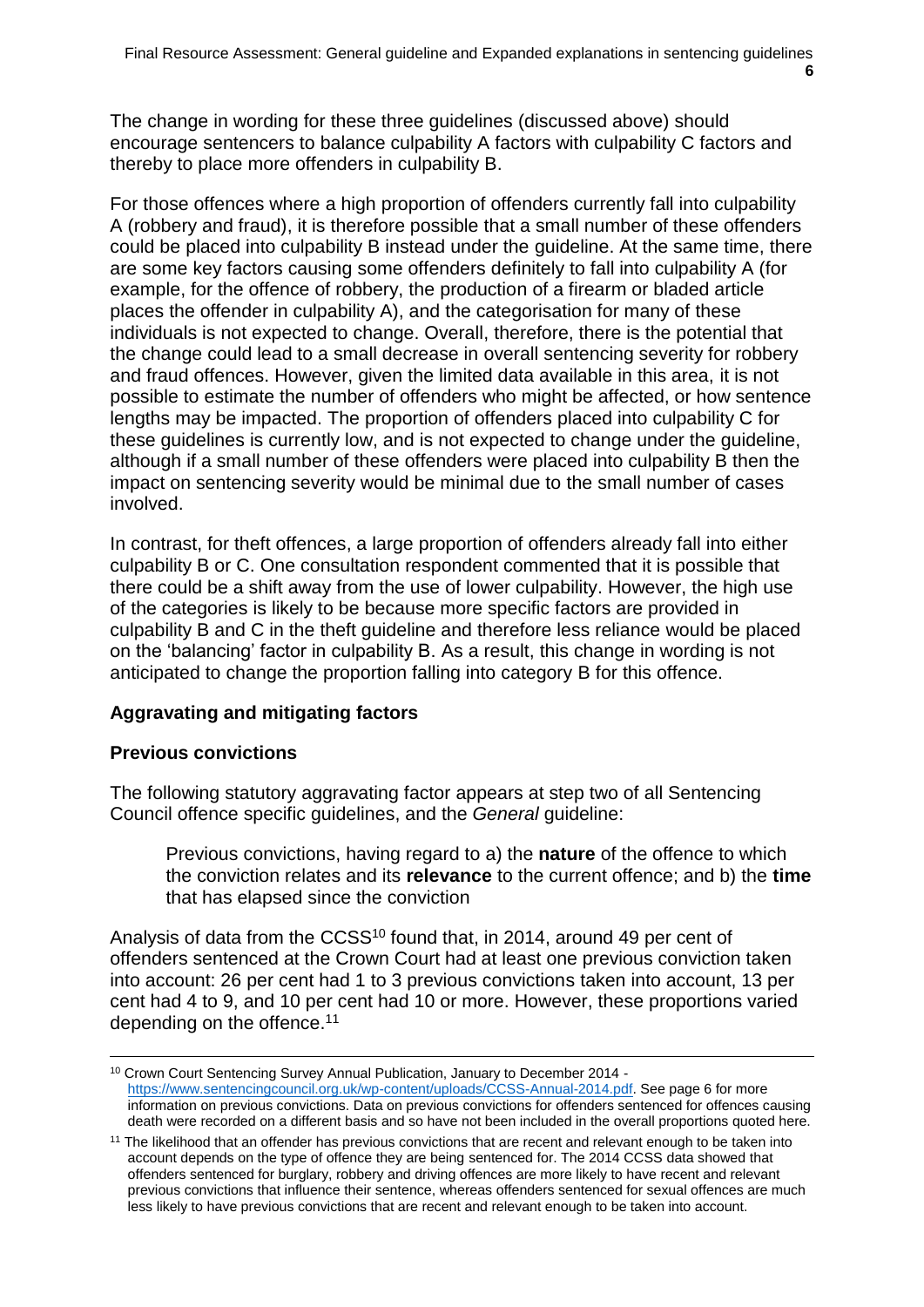Where an offender does have recent and relevant previous convictions, that offender is more likely to be sentenced to immediate custody, with this likelihood increasing as the number of previous convictions increases.<sup>12</sup>

Further statistics on previous convictions can be found in the Sentencing Council's Crown Court Sentencing Survey publication at the following link: <https://www.sentencingcouncil.org.uk/wp-content/uploads/CCSS-Annual-2014.pdf>

The expanded explanation sets out the statutory provisions (section 143 of the Criminal Justice Act 2003) and gives detailed guidance on how previous convictions should be taken into account. Some of these relate to potentially increasing a sentence (e.g. crossing the community or custody threshold when the offence would otherwise not normally warrant this), whilst others relate to potentially decreasing a sentence or changing a disposal (e.g. where addressing an underlying problem may be more effective with a sentence served in the community). However, the expanded explanation here represents current best practice and is not designed to alter sentencing practice, and therefore the guideline is not expected to change sentencing severity for this factor.

#### **Age and lack of maturity**

Consideration of age and/or lack of maturity appears as a mitigating factor at step two of almost all Sentencing Council guidelines including the *Genera*l guideline. The explanation draws on recent case law<sup>13</sup> and neurological and psychological research to provide brief but comprehensive guidance on the particular considerations that may be relevant to the sentencing of young adults.

In magistrates' courts, around 20 per cent of adult offenders sentenced in 2018 were aged 18-25 (inclusive), and around 18 per cent of adult offenders sentenced to immediate custody were in this age group. In the Crown Court the figures were 30 per cent and 29 per cent respectively.<sup>14</sup>

Table 2 shows the frequency of use of the mitigating factors 'Age' and 'Age or lack of maturity affecting responsibility' from the CCSS data in 2014. The table shows that 'age' is typically cited as a mitigating factor more frequently than the mitigating factor 'Age or lack of maturity affecting responsibility.'

In general, the proportion of offenders aged 18-24 in the CCSS was higher than the proportion of offenders who had a mitigating factor around age or lack of maturity taken into account in sentencing, as might be expected.<sup>15</sup>

 $\overline{a}$ <sup>12</sup> See page 33 of the CCSS 2014 report, linked above.

<sup>13</sup> R v Clarke [2018] EWCA Crim 185

<sup>14</sup> Source: Court Proceedings Database (CPD). These calculations do not include cases where the date of birth of the adult was unknown. Data validations applied to the dataset mean that if there is an apparent anomaly in a defendant's age, records may automatically be assigned a default age of 25 for an adult, meaning that this age is overcounted.

<sup>&</sup>lt;sup>15</sup> The age band 18-24 was taken for this analysis, because this breakdown is readily available from the CCSS data.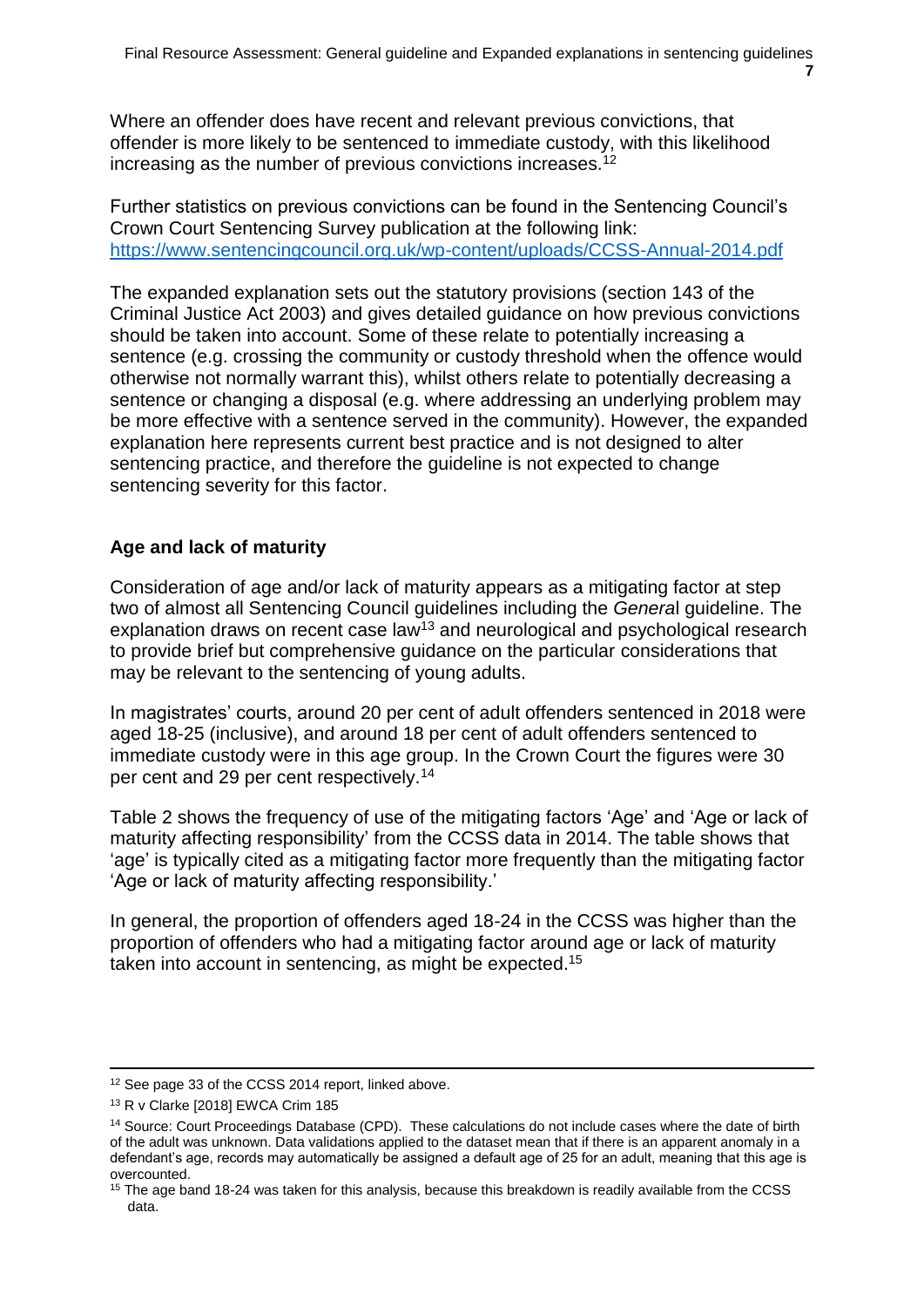#### **Table 2: Frequency of use of factors around age and lack of maturity in sentencing, CCSS 2014**

| Offence type                                                                      | Frequency of use of<br>factor in the CCSS | <b>Proportion of offenders</b><br>in the CCSS aged 18-24 |
|-----------------------------------------------------------------------------------|-------------------------------------------|----------------------------------------------------------|
| Mitigating factor on the CCSS form: Age                                           |                                           |                                                          |
| <b>Arson and Criminal</b><br>Damage                                               | 22%                                       | 31%                                                      |
| <b>Offences Causing Death</b>                                                     | 28%                                       | 27%                                                      |
| Driving offences                                                                  | 26%                                       | 40%                                                      |
| Other offences                                                                    | 20%                                       | 26%                                                      |
| Robbery and Assault with<br>intent to Rob                                         | 30%                                       | 50%                                                      |
| Theft offences                                                                    | 21%                                       | 18%                                                      |
| Mitigating factor on the CCSS form: Age/lack of maturity affecting responsibility |                                           |                                                          |
| <b>Assault and Public Order</b>                                                   | 7%                                        | 36%                                                      |
| <b>Burglary offences</b>                                                          | 6%                                        | 33%                                                      |
| Drug offences                                                                     | 8%                                        | 32%                                                      |
| Fraud, Bribery and Money<br>Laundering offences <sup>16</sup>                     | 8%                                        | 13%                                                      |
| Indecent Photographs of<br>Children <sup>17</sup>                                 | 14%                                       | 11%                                                      |
| Sexual offences <sup>18</sup>                                                     | 15%                                       | 20%                                                      |

 $\overline{a}$ <sup>16</sup> The figure for fraud, bribery and money laundering offences covers offenders sentenced between 1 October 2014 and 31 December 2014, as the Sentencing Council's Fraud, Bribery and Money Laundering guideline came into force on 1 October 2014 and so the CCSS form was changed to reflect the new guideline. Prior to 1 October 2014, these offences were captured on the Theft offences form (for which the full title was 'Theft, dishonesty and fraud offences').

<sup>&</sup>lt;sup>17</sup> For offences related to indecent photographs of children, the proportion of offenders with the factor 'age/lack of maturity affecting responsibility' cited is greater than the proportion of offenders aged 18-24. There are several possible reasons for this: the proportion of 18 to 24-year-olds does not include those aged 25, who technically also fall under the new expanded explanation, and the proportion may also not include all of those who are considered to have a lack of maturity affecting responsibility. It also does not include older offenders, for whom this factor may be relevant.

<sup>&</sup>lt;sup>18</sup> This covers sexual offences sentenced between 1 April 2014 and 31 December 2014. The period from 1 January 2014 to 31 March 2014 is not included, because in April 2014 the Sentencing Council's Sexual Offences guideline came into force, and the CCSS form was changed to reflect the new guideline. The period before the guideline came into force is therefore not comparable to the newer data, and has not been included in this analysis for this table, or the subsequent tables in the main part of this report.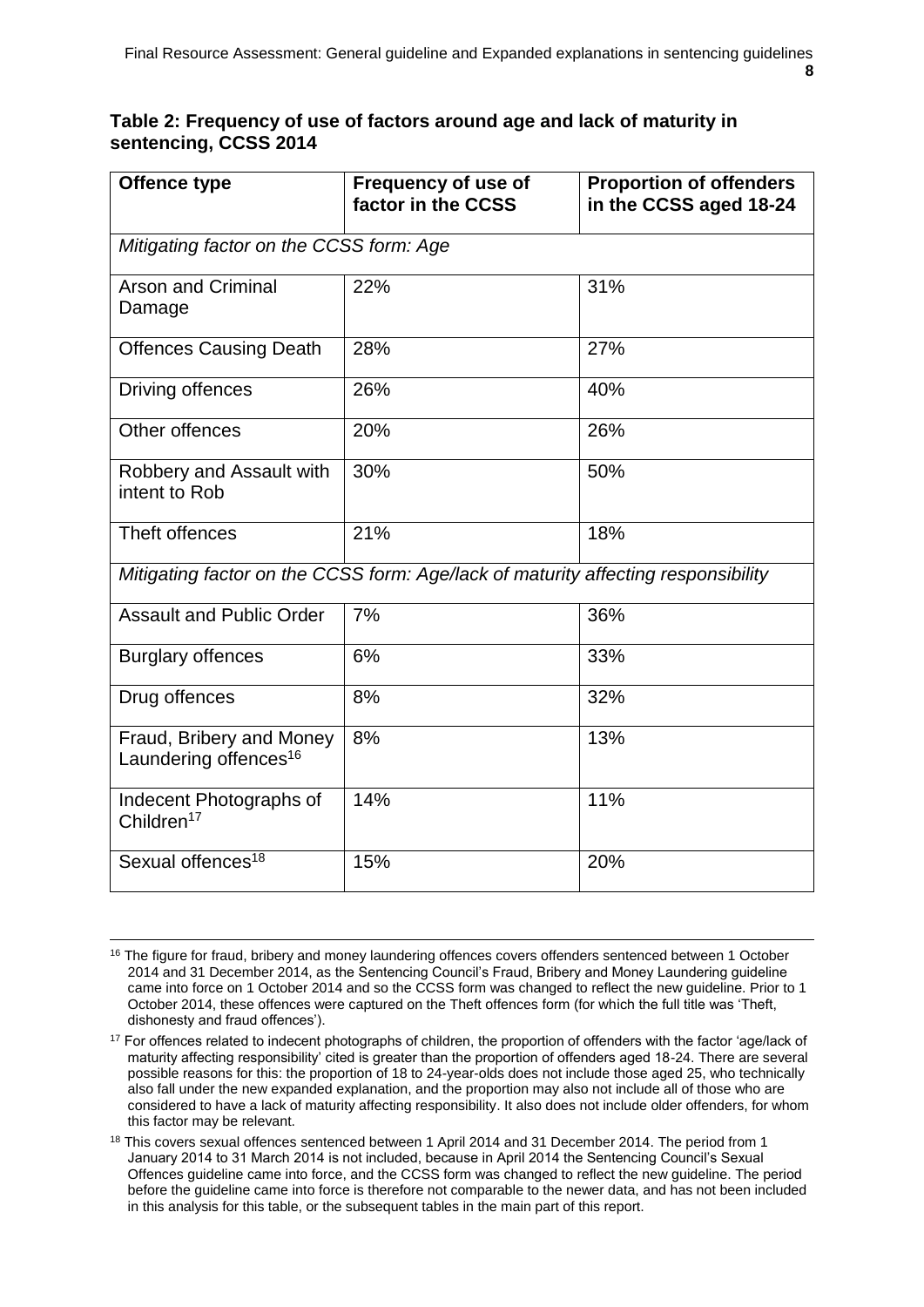Looking at analysis undertaken as part of previous guideline assessments, it was found that for most offences, as would be expected, mitigating factors around age were generally associated with a decrease in sentencing severity. This analysis is summarised in Table 1 in the Annex.

The statistics set out earlier show that age and lack of maturity is already being taken into account as a factor in sentencing, and where it has been possible to assess, is associated with a statistically significant decrease in sentencing. As noted above the expanded explanation is based on case law and therefore it is possible that much of the guidance is already being considered by courts. However, one respondent to the consultation took the view that the case law had not yet filtered through to all courts, and therefore it is possible that the explanation could lead to a decrease in some sentences.

In addition, two other areas have been identified where there is the potential for the guideline to lead to further decreases in sentencing for adults aged 18 to 25.

Firstly, the expanded explanation clarifies that this mitigating factor will typically apply to offenders aged 18 to 25. It is possible that at present sentencers are not always considering the relevance of this factor for offenders towards the top of this age range. Therefore there could be an increase in the use of this mitigating factor in these cases.

Secondly, for those offences where it was found that the presence of the factor did not appear to have a significant impact on sentencing severity, there is the potential that the detailed guidance in the expanded explanation may lead to a change in the way that this factor is applied, and result in a decrease in sentencing severity in some cases. However, given the limited data available in this area, it is not possible to estimate the number of offenders who might be affected, or how sentence lengths may be impacted.

In terms of older offenders, the expanded explanation refers to 'young adults (typically aged 18-25)', but it is likely that in some cases the mitigating factors 'Age'<sup>19</sup> and 'Age or lack of maturity' have in the past been taken into account for older age groups.

There has been recent case law on the sentencing of elderly and/or physically disabled offenders.<sup>20</sup> Many guidelines contain the factor 'Serious medical conditions requiring urgent, intensive or long-term treatment' which may apply to elderly offenders and the expanded explanations include detailed guidance which reflects the recent case law for such cases. It is therefore not anticipated that the expanded explanation for 'Age or lack of maturity' will have any impact on the severity of sentencing of older offenders.

 $\overline{a}$ <sup>19</sup> The factor 'Age' does not appear in any Sentencing Council guidelines

<sup>20</sup> For example, [R v Clarke; R v Cooper \[2017\] 1 WLR 3851, \[2017\] 2 Cr App R \(S\) 18.](http://www.bailii.org/ew/cases/EWCA/Crim/2017/393.html)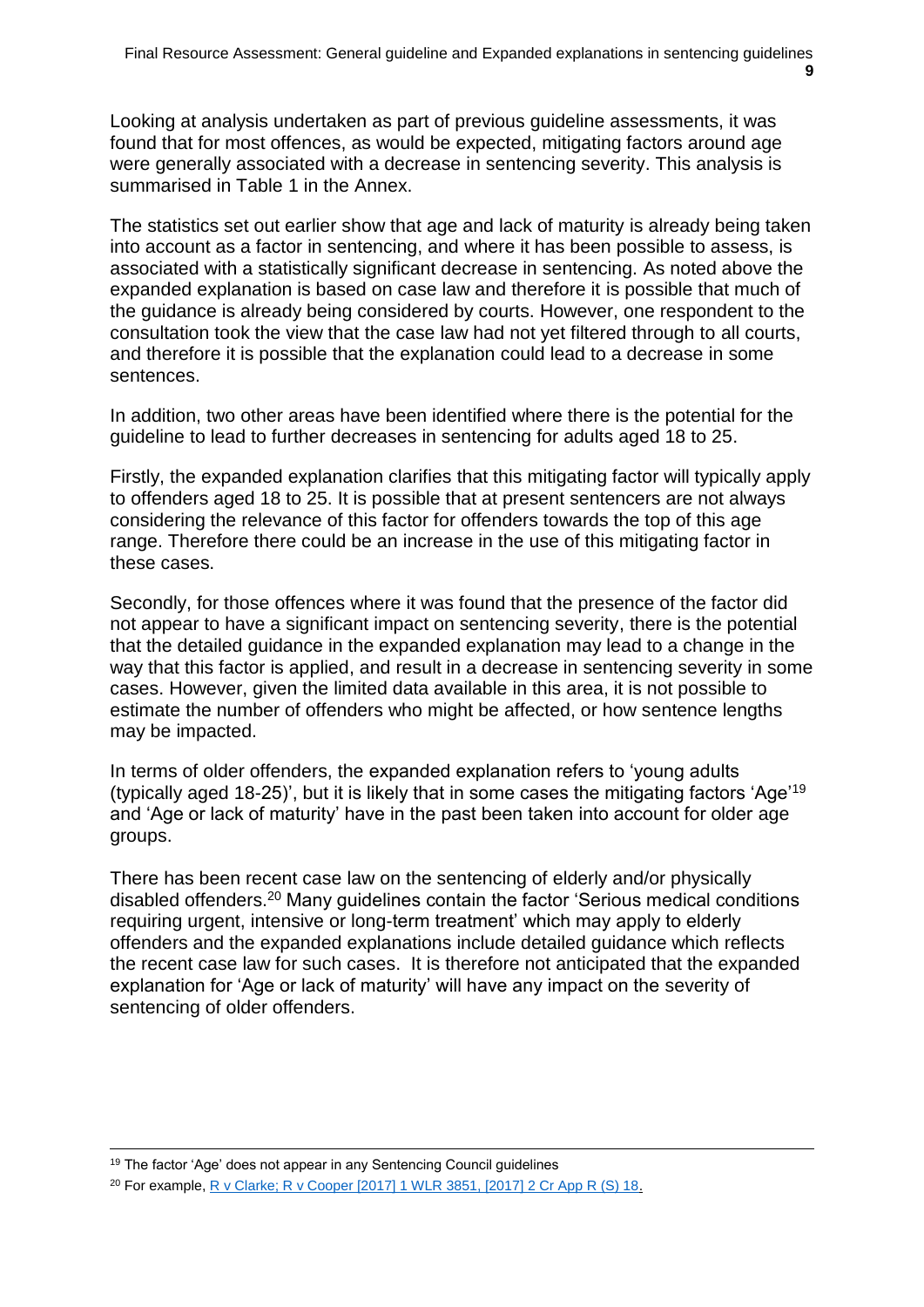#### **Location and timing**

 $\overline{a}$ 

Guideline factors around the location and timing of the offence are included at step 2 in some offence specific guidelines, and the factor 'Location and timing of the offence' is also included as an aggravating factor in the *General* guideline.

Table 3 shows the frequency of use of guideline factors related to this factor in the 2014 CCSS data and 2016/17 Robbery data collection. Not all CCSS forms included these factors, and therefore the table only includes statistics on offences for which the factors were included on the CCSS forms.

The table suggests that the factors 'Location' and 'Timing' are taken into account frequently in sentencing.<sup>21</sup>

#### **Table 3: Frequency of use of factors around location and timing in sentencing, CCSS 2014 and Robbery data collection 2016/17**

| Offence type                                                                | <b>Proportion of forms with</b><br>a factor around location<br>ticked | <b>Proportion of forms with</b><br>a factor around timing<br>ticked |
|-----------------------------------------------------------------------------|-----------------------------------------------------------------------|---------------------------------------------------------------------|
| Factors on the CCSS form: Location and Timing                               |                                                                       |                                                                     |
| Assault and public order                                                    | 42%                                                                   | 25%                                                                 |
| Factors on the CCSS form: Location of the offence and Timing of the offence |                                                                       |                                                                     |
| Sexual offences                                                             | 20%                                                                   | 10%                                                                 |
| Factors on the robbery data collection form: Location and Timing            |                                                                       |                                                                     |
| Robbery                                                                     | 40%                                                                   | 34%                                                                 |

The analysis for the relevant guideline assessments found that for the offences considered, guideline factors around location and timing did not appear to have a statistically significant impact on sentencing severity. This analysis is summarised in Table 2 of the Annex.

The expanded explanations provide guidance on the applicability of these factors and caution against applying them unless they indicate increased harm or culpability not already taken into account. They set out a number of instances where these factors may make an offence more serious; for example if the offence was committed in a place in which there is a particular need for discipline or safety such as a prison, court, school or hospital.

As it has been shown that the factors 'Location' and 'Timing' are currently used frequently in sentencing but do not have a significant impact on average sentencing severity, it is possible that the expanded explanations may reduce the use of these

<sup>&</sup>lt;sup>21</sup> The factor 'Committed at night' (related to the timing of the offence) was included for Burglary, and this was ticked on around 28 per cent of forms. The specific factor of 'Location of premises' in the Drug Offences guideline was not a frequently used factor – it was ticked on around 1 per cent of forms in 2014 (although this factor should only be relevant for the relatively low volume offence of 'permitting premises to be used').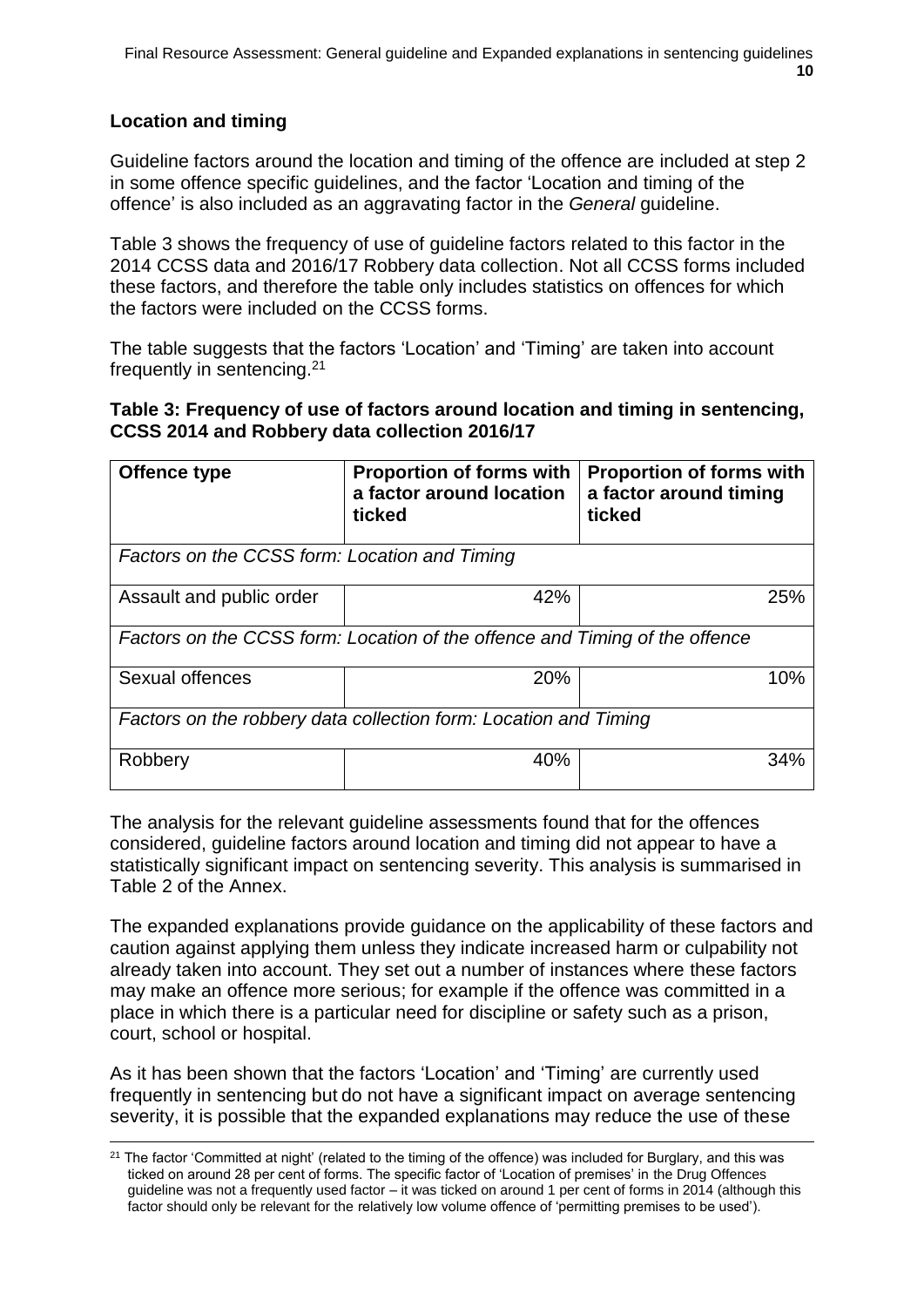factors in sentencing, by focusing on a narrower range of circumstances where they are applicable. However, for the expected smaller proportion of cases where these factors would be applicable under the guideline, for example where the offence was committed in a prison, court, school or hospital, it is possible that their presence in a case may have a significant impact on sentences. Overall these expanded explanations are not expected to have an impact on average sentencing severity, because it is expected that sentences for offences committed in these circumstances are already aggravated to take this into account, although it has not been possible to test this assumption because it is not possible to identify such cases from the available data.

#### **Offender under the influence of drugs or alcohol**

The Council's intention in providing an expanded explanation for this factor, and including it in the *General* guideline, is to make it clear firstly, that the factor is only relevant where the intoxication is voluntary and has contributed to the offending (which could reduce the use of the factor to aggravate), and secondly, that the factor is applicable even where the offender has acted out of character as a result of being intoxicated (which could increase the use of the factor to aggravate).

Table 4 shows the frequency of use of this factor from the CCSS data in 2014. The table shows that it is typically cited fairly frequently in sentencing, most frequently for Arson and Criminal Damage, Driving, Robbery and Assault and Public Order offences. The factor is not frequently cited for Theft offences, Sexual offences and Other offences.

| Table 4: Frequency of use of the factor 'Offender was under the influence of |  |
|------------------------------------------------------------------------------|--|
| alcohol/drugs' in sentencing, CCSS 2014                                      |  |

| Offence type                           | Frequency of use of<br>factor in the CCSS |
|----------------------------------------|-------------------------------------------|
| Arson and Criminal Damage              | 27%                                       |
| Driving offences                       | 26%                                       |
| Other offences <sup>22,23</sup>        | 6%                                        |
| Robbery and Assault with intent to Rob | 26%                                       |
| Theft offences                         | 4%                                        |
| <b>Assault and Public Order</b>        | 23%                                       |
| <b>Burglary offences</b>               | 16%                                       |
| Sexual offences                        | 8%                                        |

 $\overline{a}$ <sup>22</sup> The factor on the CCSS form was 'Use of drugs, alcohol or another substance to facilitate the offence.'

<sup>&</sup>lt;sup>23</sup> 'Other offences' covers a wide range of offences, including possession of offensive weapons, breach of a protective order, perverting the course of justice, possession/distribution of prohibited weapons or ammunition and other offences.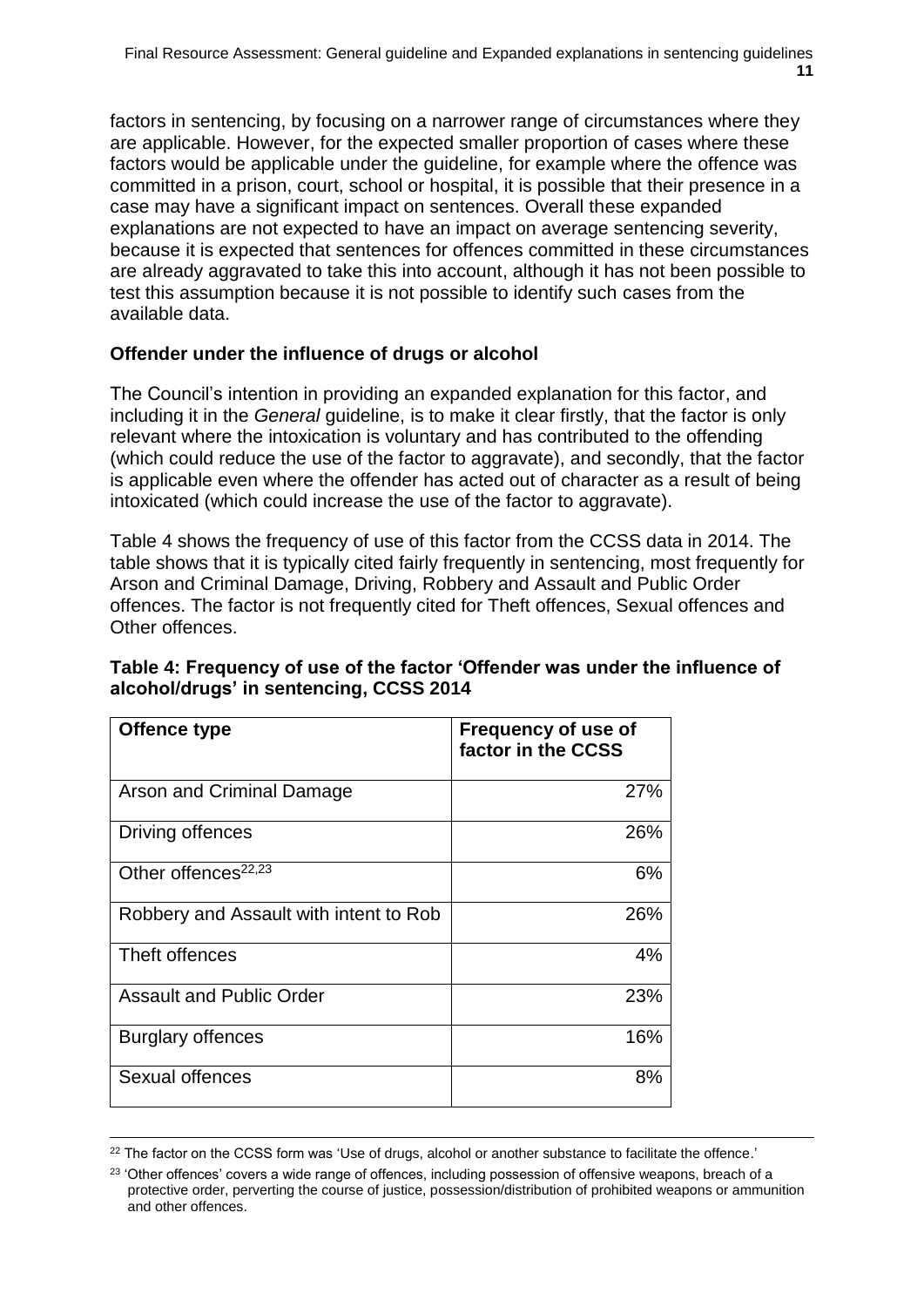The previous guideline assessments have mainly covered offences where the use of this factor was low, and so for these offences, detailed analysis on the impact of this factor has not been carried out. However, as this factor was cited more frequently for Robbery offences, the Robbery guideline assessment included some analysis on this factor's impact on sentencing. For the offence of street or less sophisticated commercial robbery, the factor 'Offender under influence of alcohol/drugs' did not appear to have a statistically significant impact on average sentence lengths.<sup>24</sup>

Overall, it is not anticipated that providing an expanded explanation for this factor will have an impact on average sentences – this is largely because the explanation does not introduce any new considerations, rather it reflects best practice.

However, if it is the case that in some circumstances best practice is not currently being followed then it is possible that the explanation could cause a change to some sentences; given the full explanation provided for this factor, this could be in either direction (either to increase or decrease sentences). Again, it has not been possible to estimate how sentencing severity might be affected by any change, given the limited data about how this factor is currently being applied (but from the limited evidence available – for robbery offences – it seems that the application of this factor may not have a statistically significant impact on sentence lengths).

#### **Determination and /or demonstration of steps having been taken to address addiction or offending behaviour**

Some offence specific guidelines include a step 2 mitigating factor around the determination/ demonstration of steps being taken to address addiction or offending behaviour. This factor is also included in the General guideline and has an expanded explanation.

The Council's intention in including this factor has been to ensure that where an offender is taking steps to address the issues underlying their offending, this is reflected in the sentence.

Table 5 shows the frequency of use of this factor from the CCSS data in 2014. The table shows that it is sometimes cited in sentencing, most frequently for Arson and Criminal Damage and Drug offences. The factor is not frequently cited for Fraud, Bribery and Money Laundering offences.

 $\overline{a}$ <sup>24</sup> It should be noted that as robbery offences predominantly attract custodial sentences, only the impact on average custodial sentence lengths are examined. However, for other offences, there may be impacts on, for example, the shift from a non-custodial to custodial sentence.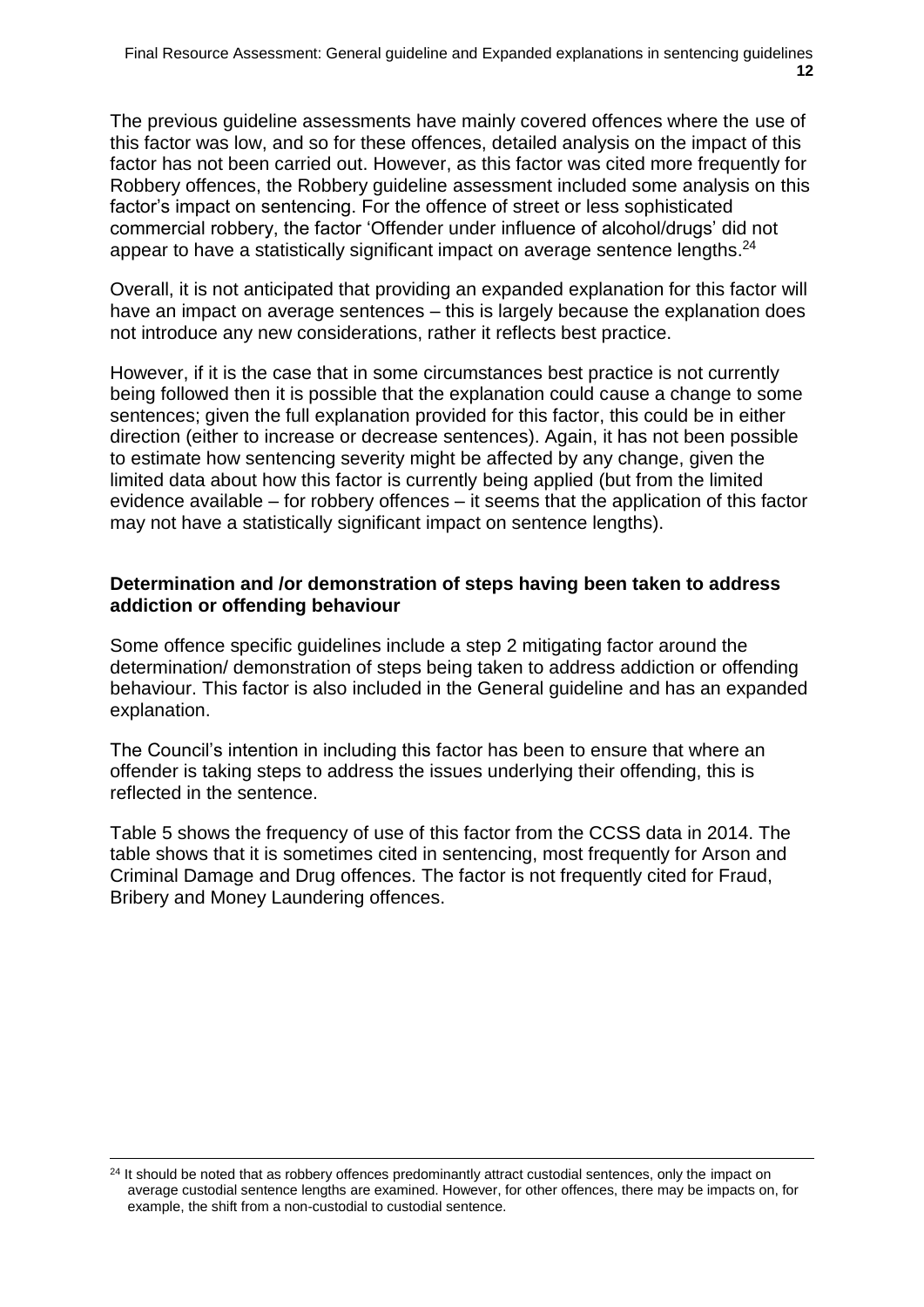#### **Table 5: Frequency of use of factors around determination to address needs / addiction / behaviour, CCSS 2014**

| Offence type                                                                           | Frequency of use of factor<br>in the CCSS |  |
|----------------------------------------------------------------------------------------|-------------------------------------------|--|
| Factor on the CCSS form: Offender can/is addressing needs/addiction                    |                                           |  |
| Arson and Criminal Damage                                                              | 14%                                       |  |
| Driving offences                                                                       | 8%                                        |  |
| Other offences <sup>25</sup>                                                           | 8%                                        |  |
| Robbery and Assault with intent to Rob                                                 | 9%                                        |  |
| Theft offences                                                                         | 8%                                        |  |
| Factor on the CCSS form: Determination/demonstration to address<br>addiction/behaviour |                                           |  |
| <b>Assault and Public Order</b>                                                        | 8%                                        |  |
| <b>Burglary offences</b>                                                               | 9%                                        |  |
| Drug offences                                                                          | 13%                                       |  |
| Fraud, Bribery and Money Laundering<br>offences <sup>26</sup>                          | 3%                                        |  |
| Sexual offences                                                                        | 6%                                        |  |

The analysis for the relevant guideline assessments found that for domestic and nondomestic burglary offences, the factor was associated with a statistically significant decrease in sentencing severity. For Street/Less Sophisticated Commercial Robbery, Fraud and Money Laundering offences and Theft from a shop or stall, the guideline factor did not appear to have a statistically significant impact on sentencing severity. This analysis is summarised in Table 3 of the Annex.

However, the fact that the expanded explanation for this factor emphasises that a sentence that focusses on rehabilitation may be justified where this factor applies, and encourages the court to obtain a Pre-Sentence Report, may lead to a small

 $\overline{a}$ <sup>25</sup> 'Other offences' covers a wide range of offences, including possession of offensive weapons, breach of a protective order, perverting the course of justice, possession/distribution of prohibited weapons or ammunition and other offences.

<sup>&</sup>lt;sup>26</sup> The figure for fraud, bribery and money laundering offences covers offenders sentenced between 1 October 2014 and 31 December 2014, as the Sentencing Council's Fraud, Bribery and Money Laundering guideline came into force on 1 October 2014 and so the CCSS form was changed to reflect the new guideline. Prior to 1 October 2014, these offences were captured on the Theft offences form (for which the full title was 'Theft, dishonesty and fraud offences').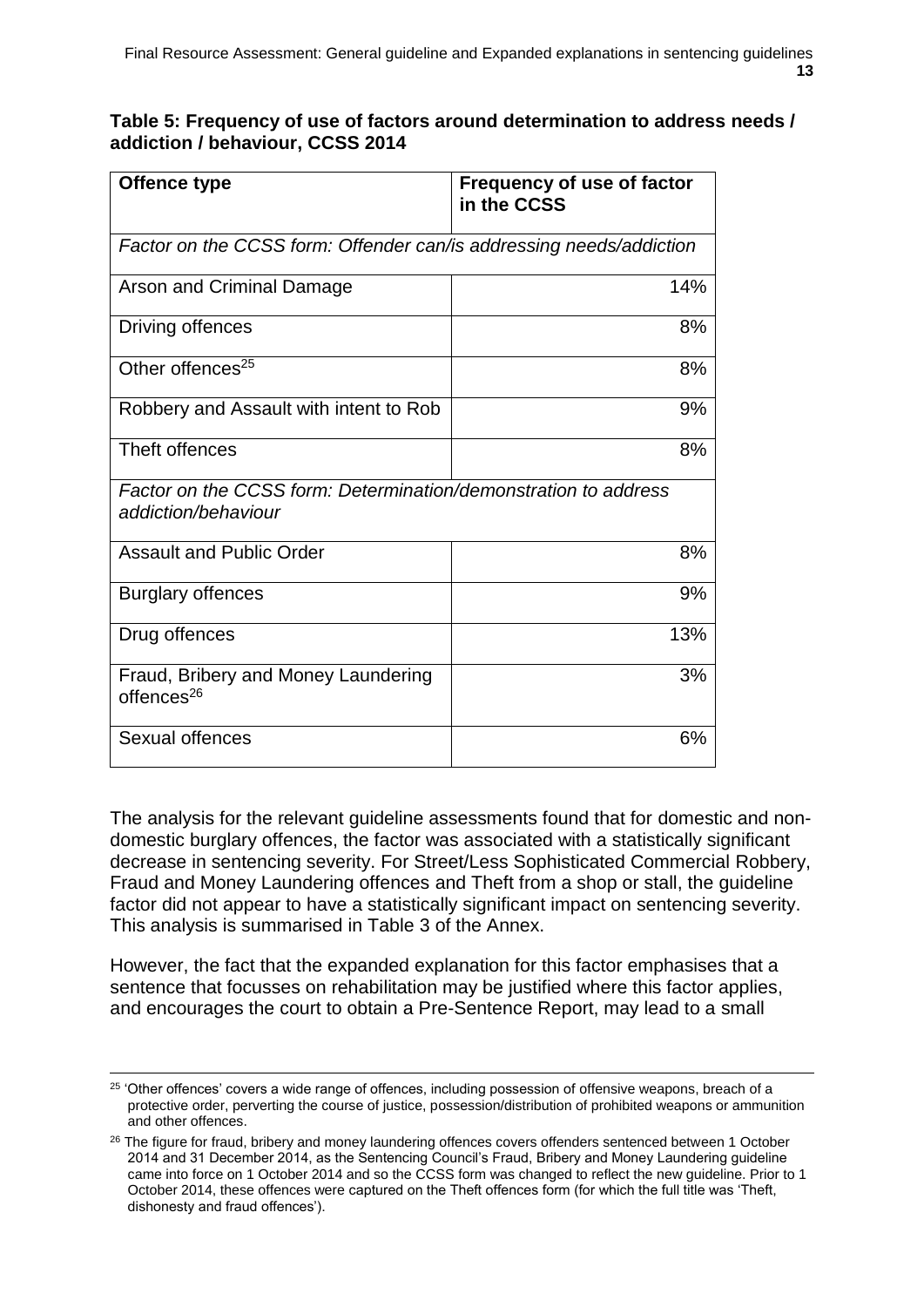number of cases resulting in a non-custodial rather than a custodial sentence. This is not considered to be a change, rather reflecting best practice.

#### **Victim vulnerability**

Tables 6 and 7 show the frequency of use of guideline factors around victim vulnerability in the 2014 CCSS data. Not all CCSS forms included these specific factors, and therefore the table only includes statistics on offences for which factors around 'Victim is particularly vulnerable' and targeting of vulnerable victims were included on the CCSS forms.<sup>27</sup>

The tables suggest that factors around victim vulnerability are taken into account fairly frequently in sentencing, especially for the offence of robbery where around half of the cases in the CCSS had the factor 'Targeting of vulnerable victim(s)' taken into account in sentencing.

#### **Table 6: Frequency of use of the factors 'Victim is particularly vulnerable', CCSS 2014**

| Offence type                                                                                          | Frequency of use of factor in the CCSS |
|-------------------------------------------------------------------------------------------------------|----------------------------------------|
| Arson and Criminal Damage                                                                             | 7%                                     |
| <b>Offences Causing Death</b>                                                                         | 21%                                    |
| Other offences                                                                                        | 11%                                    |
| Theft offences                                                                                        | 8%                                     |
| Assault and Public Order (harm<br>factor)                                                             | 13%                                    |
| Sexual offences (harm factor 'Victim<br>is particularly vulnerable due to<br>personal circumstances') | 18%                                    |
| Fraud offences (harm factor) 28                                                                       | 3%                                     |

<span id="page-13-0"></span> $\overline{a}$ <sup>27</sup> In addition, on some of the CCSS forms the factors around vulnerability were only applicable to certain offences on the form, for example, the factor 'Specific targeting of vulnerable victim/child under 13 years' in the sexual offences CCSS form was only applicable to offences where the victim was under 13 years. Therefore, the tables do not include proportions on the number of times these factors were used in sentencing, because they only apply to a subset of the total offences included on the form.

<sup>&</sup>lt;sup>28</sup> The factors related to targeting vulnerable victims and the victim being particularly vulnerable only appear in some of the guidelines within the Fraud, Bribery and Money Laundering guideline, and so the low proportion stated here may be related to the factor only being relevant for some of the cases. In the CCSS data, it was not possible accurately to determine which guideline was used to sentence offenders so all offences were grouped together for the analysis. Also, the factor on the CCSS form for these offences was 'Specific targeting of vulnerable victim'. However, in the guideline the wording is slightly different: in the 'Fraud' guideline it is worded as 'Deliberately targeting victim on basis of vulnerability' and in the 'Possessing, making or supplying articles for use in fraud' guideline it is worded as 'Articles deliberately designed to target victims on basis of vulnerability'. There were no cases of bribery or corporate offenders included in the analysis.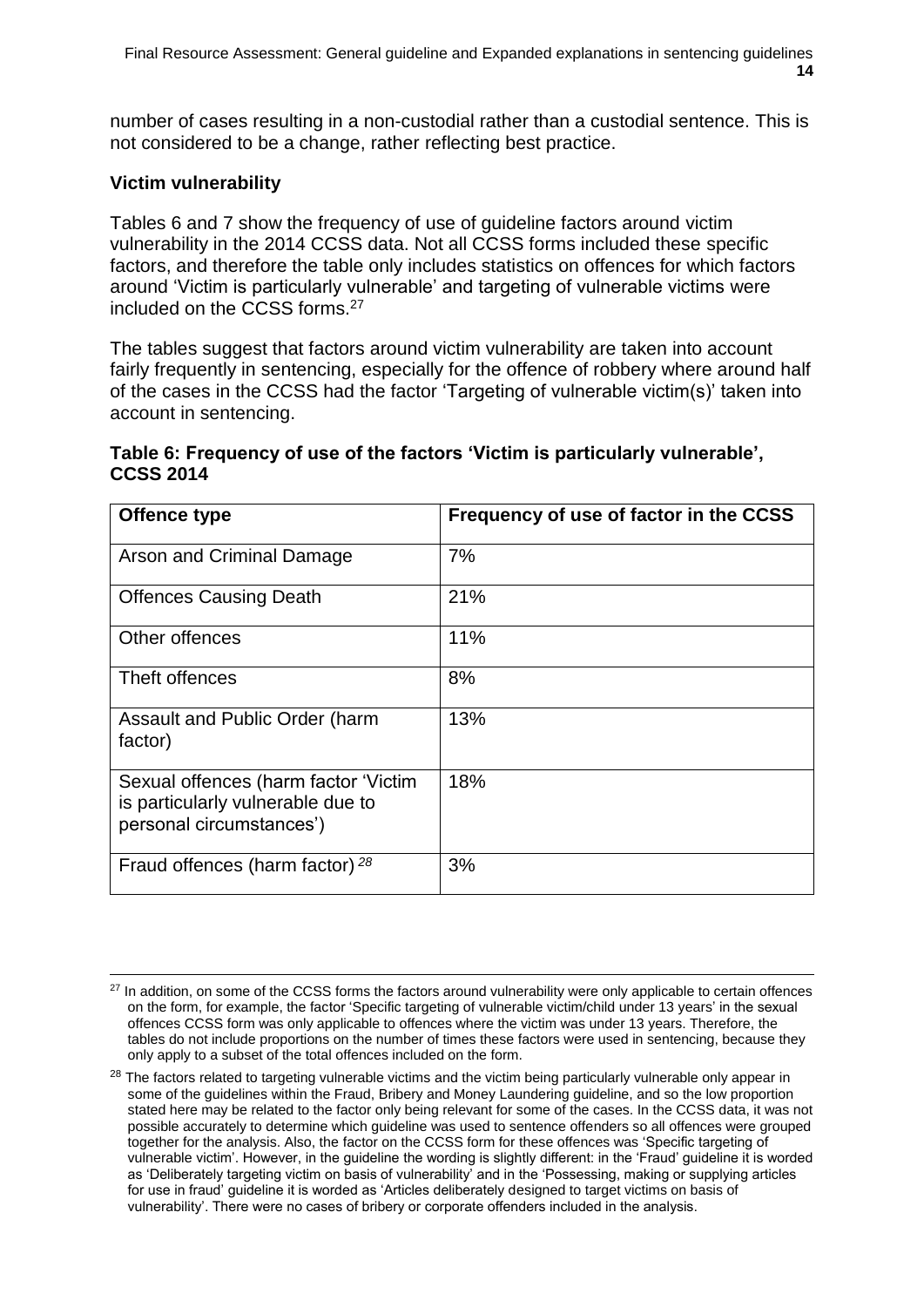#### **Table 7: Frequency of use of factors around the targeting of vulnerable victims, CCSS 2014**

| Offence type                                                              | Frequency of use of factor in the CCSS |  |
|---------------------------------------------------------------------------|----------------------------------------|--|
| Targeting of vulnerable victim(s)                                         |                                        |  |
| <b>Assault and Public Order</b>                                           | 7%                                     |  |
| Robbery and Assault with intent to<br>Rob                                 | 46%                                    |  |
| <b>Theft</b>                                                              | 11%                                    |  |
| Culpability factor: Specific targeting of vulnerable victim <sup>28</sup> |                                        |  |
| Fraud                                                                     | 6%                                     |  |

As part of the assessments for the robbery, sexual offences and fraud guidelines, analysis of the impact of factors related to victim vulnerability was carried out. For robbery and most sexual offences included in the analysis, this analysis found that factors around victim vulnerability did not appear to have a statistically significant impact on sentencing severity. However, for rape offences the factor 'Victim is particularly vulnerable' and for fraud offences<sup>28</sup>, the factors 'Specific targeting of vulnerable victim' and 'Victim particularly vulnerable' were associated with statistically significant increases to sentencing. This analysis is summarised in Tables 4 and 5 of the Annex.

One reason for these factors not always having a statistically significant impact on the sentence could be that victim vulnerability is intrinsic to many of these offences and so is already taken into account by the sentencer through the application of other factors at step 1. The explanation includes a reminder not to double count factors and so it is not anticipated that this position will change.

The expanded explanation for this factor (which is included in the *General* guideline) draws on case law to provide balanced guidance on where vulnerability may be relevant. The explanation makes it clear that it is for the court in each case to weigh up the impact of victim vulnerability on the sentence.

Therefore, it is not anticipated that the explanation will have any impact on prison and probation resources.

#### **Offence committed in custody**

The *General* guideline includes guidance on the aggravating factor 'Offence committed in custody.' The explanation states that offences committed in custody are more serious and will usually be consecutive to the sentence being served, although if the factor is already inherent in the offence or has been considered in assessing harm and culpability then it should not be double counted.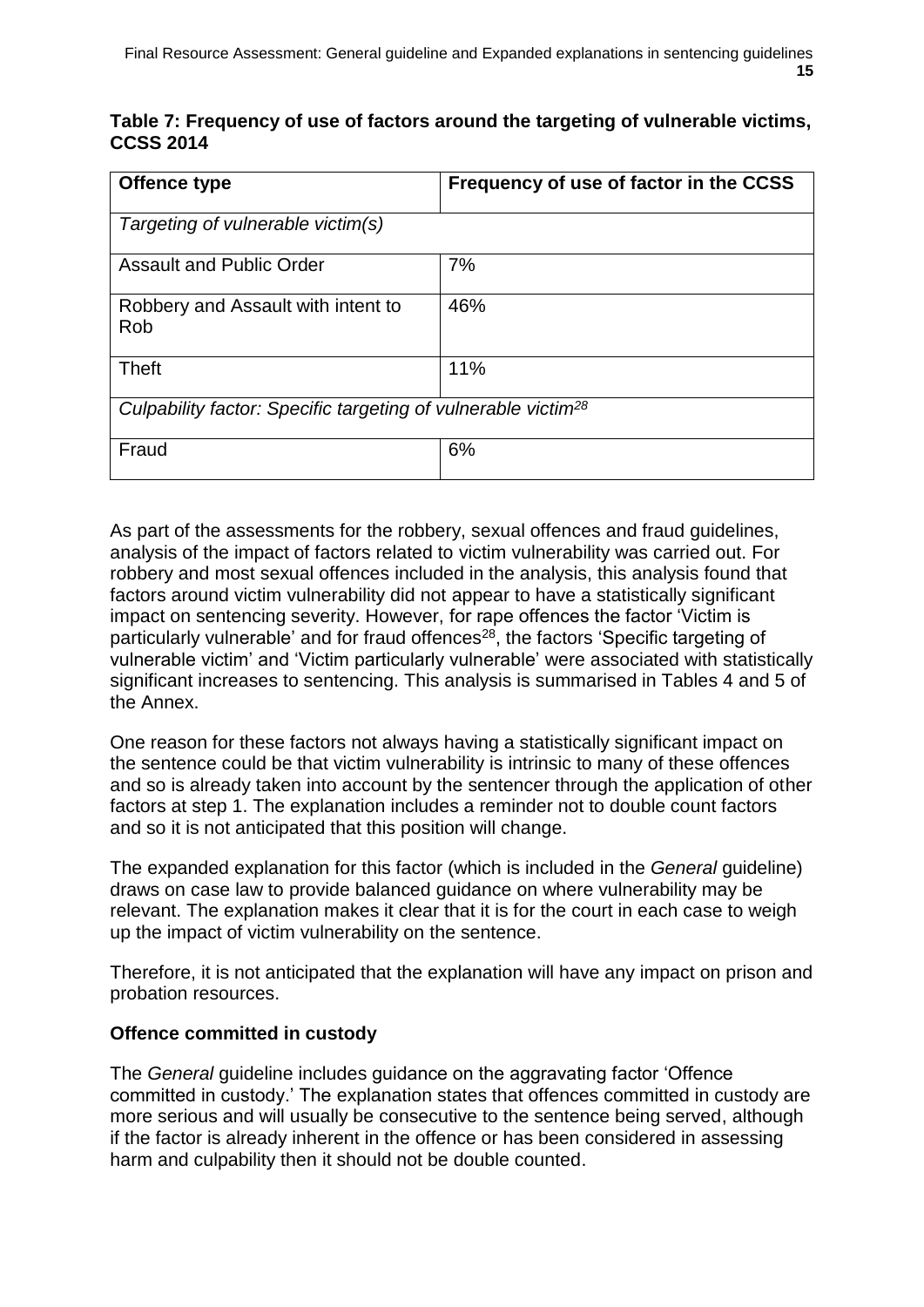One consultation respondent suggested that this guideline factor will ensure that such offences are treated more seriously than would otherwise be the case.

Many offences committed in custody will be dealt with by the Prison Adjudication System<sup>29</sup>, although some, mainly more serious offences, will be dealt with by the police and therefore fall to be sentenced under the guidelines.

The explanation that sentences for such offences will usually be consecutive to any sentence being served includes reference to the *Totality guideline* which is already in force, and therefore this is not expected to have an effect on average sentencing severity. It is assumed that offences committed in custody are already treated more seriously than would otherwise be the case and therefore it is anticipated that the guideline is a reflection of current sentencing practice and would not have an impact on prison or probation resources.

# **Risks**

In attempting to estimate the likely resource impacts of some of these guidelines, there are two main risks to consider:

### **Risk 1: The Council's assessment of current sentencing practice is inaccurate**

An important input into developing sentencing guidelines or guidance is an assessment of current sentencing practice. The Council uses this assessment as a basis to consider whether current sentencing approaches are appropriate or whether any changes should be made. Inaccuracies in the Council's assessment could cause unintended changes in sentencing practice when the new guideline or guidance comes into effect.

This risk is mitigated by information that is gathered by the Council as part of the development and consultation phase. As outlined above, however, the data to support this guideline is limited in some areas. The Council therefore included a question in the expanded explanations consultation document, asking for consultees' views on the potential impact of the proposals, which have been used to inform the final resource assessment.

## **Risk 2: Sentencers do not interpret or apply the factors as intended**

If sentencers do not interpret the guideline as intended, this could cause a change in the average severity of sentencing, with associated resource effects.

The Council takes a number of precautions when issuing a new guideline or guidance to try to ensure that sentencers interpret it as intended. The wording of the guideline factors and expanded explanations has been developed by drawing on an understanding of current practice which has been formed by considering Court of Appeal judgments, evidence from Sentencing Council research with sentencers, consultation responses and the experience of Council members. The expanded

 $\overline{a}$ <sup>29</sup> https://www.justice.gov.uk/downloads/offenders/psipso/psi-2018/psi-05-2018-prisoner-discipline-proceduresadjudications.pdf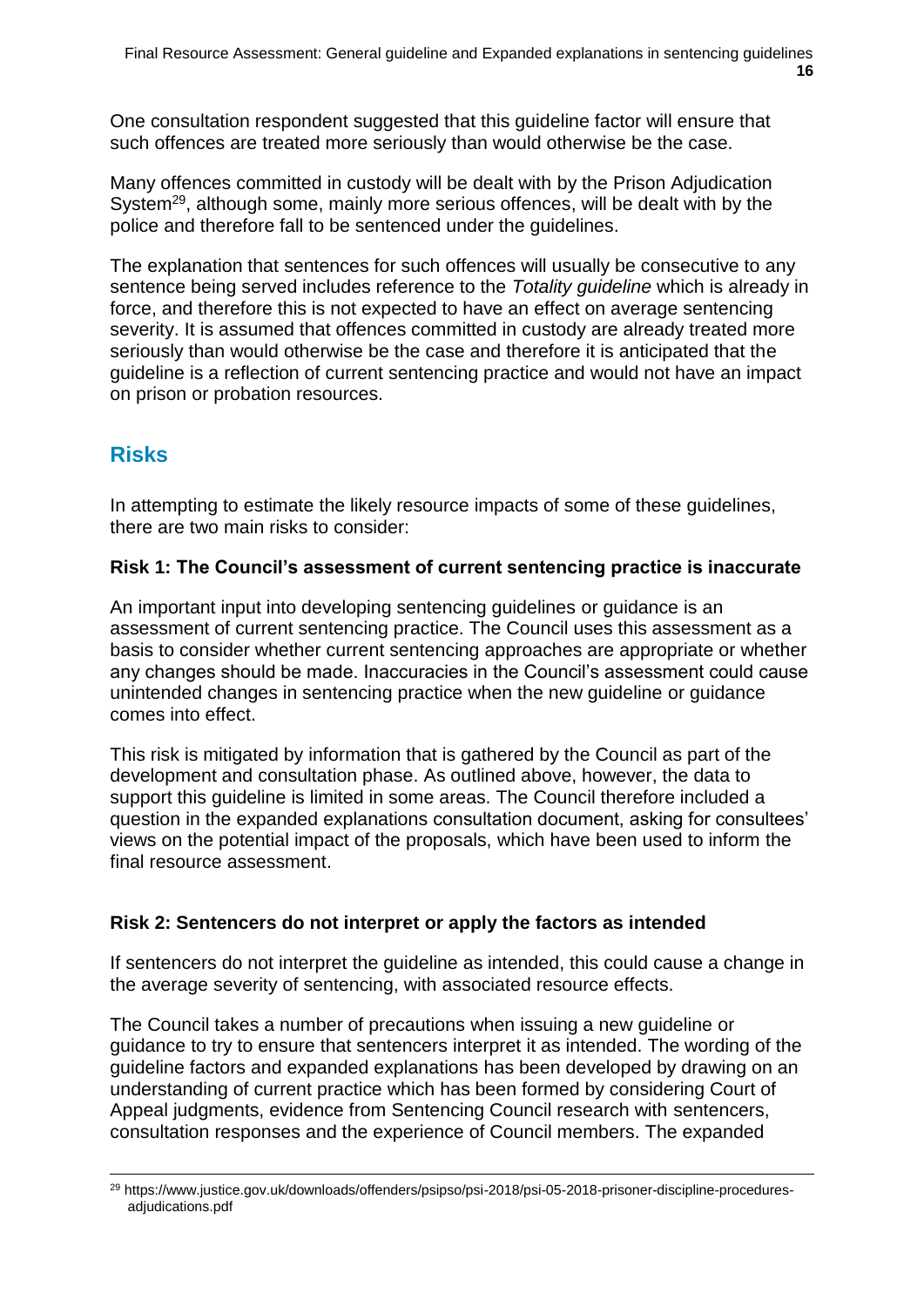explanations embed additional information into the General guideline and existing guidelines and modifications have been made in some offence specific guidelines in order to improve consistency and clarity across guidelines, thereby potentially reducing the risk of sentencers misinterpreting the factors or using them in a way that was not intended.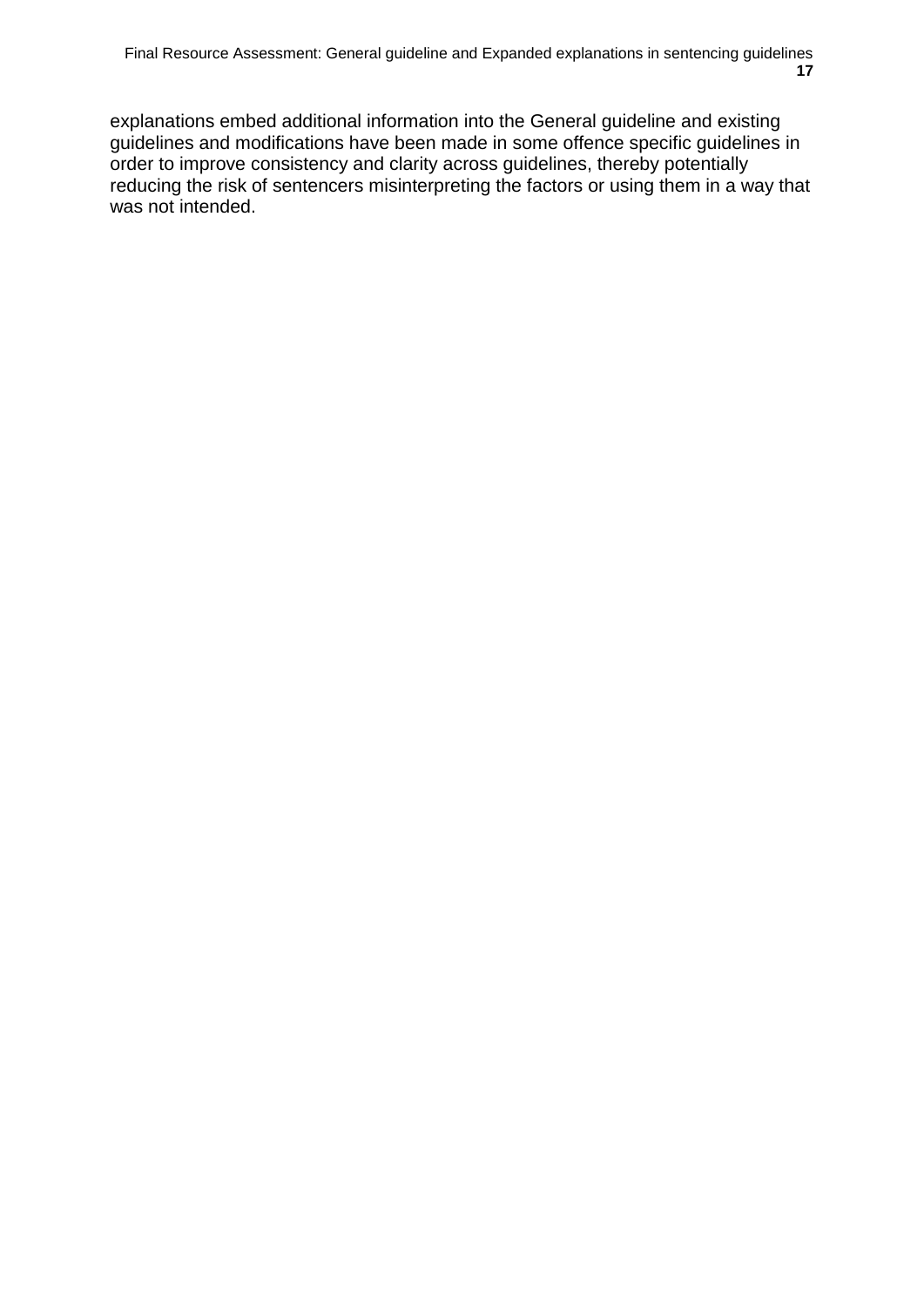# **Annex: Impact of guideline factors on sentencing**

This Annex contains summary tables of the impact of various guideline factors on sentencing. These summaries are based on findings from the guideline assessments that have been conducted.

Due to the large number of factors in each guideline, not all guideline factors are included in each assessment. Therefore, the analysis is only available for factors which were present in a certain proportion of cases (typically where a factor was present in more than five per cent of cases).

#### **Table 1: Impact of the mitigating factor 'Age or lack of maturity affecting responsibility' on sentencing, for offences where this was considered as part of the guideline assessment**

| Offence type                                                            | Impact of the factor                                                                                           |  |
|-------------------------------------------------------------------------|----------------------------------------------------------------------------------------------------------------|--|
| Burglary offences (2012-2014)                                           |                                                                                                                |  |
| <b>Domestic Burglary</b>                                                | Associated with a statistically significant decrease to<br>sentencing severity                                 |  |
| Sexual offences (2014/15)                                               |                                                                                                                |  |
| Rape                                                                    | Associated with a statistically significant decrease to<br>sentencing severity                                 |  |
| Rape of a child under 13                                                | Associated with a statistically significant decrease to<br>sentencing severity                                 |  |
| <b>Sexual Assault</b>                                                   | Did not appear to have a statistically significant impact<br>on sentencing severity                            |  |
| Sexual Assault of a child<br>under 13                                   | Did not appear to have a statistically significant impact<br>on sentencing severity                            |  |
| Sexual Activity with a<br>child                                         | Did not appear to have a statistically significant impact<br>on sentencing severity                            |  |
| Fraud, bribery and money laundering offences (2014/15)                  |                                                                                                                |  |
| All offences grouped<br>together for analysis                           | Associated with a statistically significant decrease in<br>the probability of receiving a more severe sentence |  |
| Robbery offences (2016/17, mitigating factor 'Age or lack of maturity') |                                                                                                                |  |
| <b>Street or Less</b><br><b>Sophisticated Commercial</b><br>Robbery     | Associated with a statistically significant decrease to<br>sentence lengths                                    |  |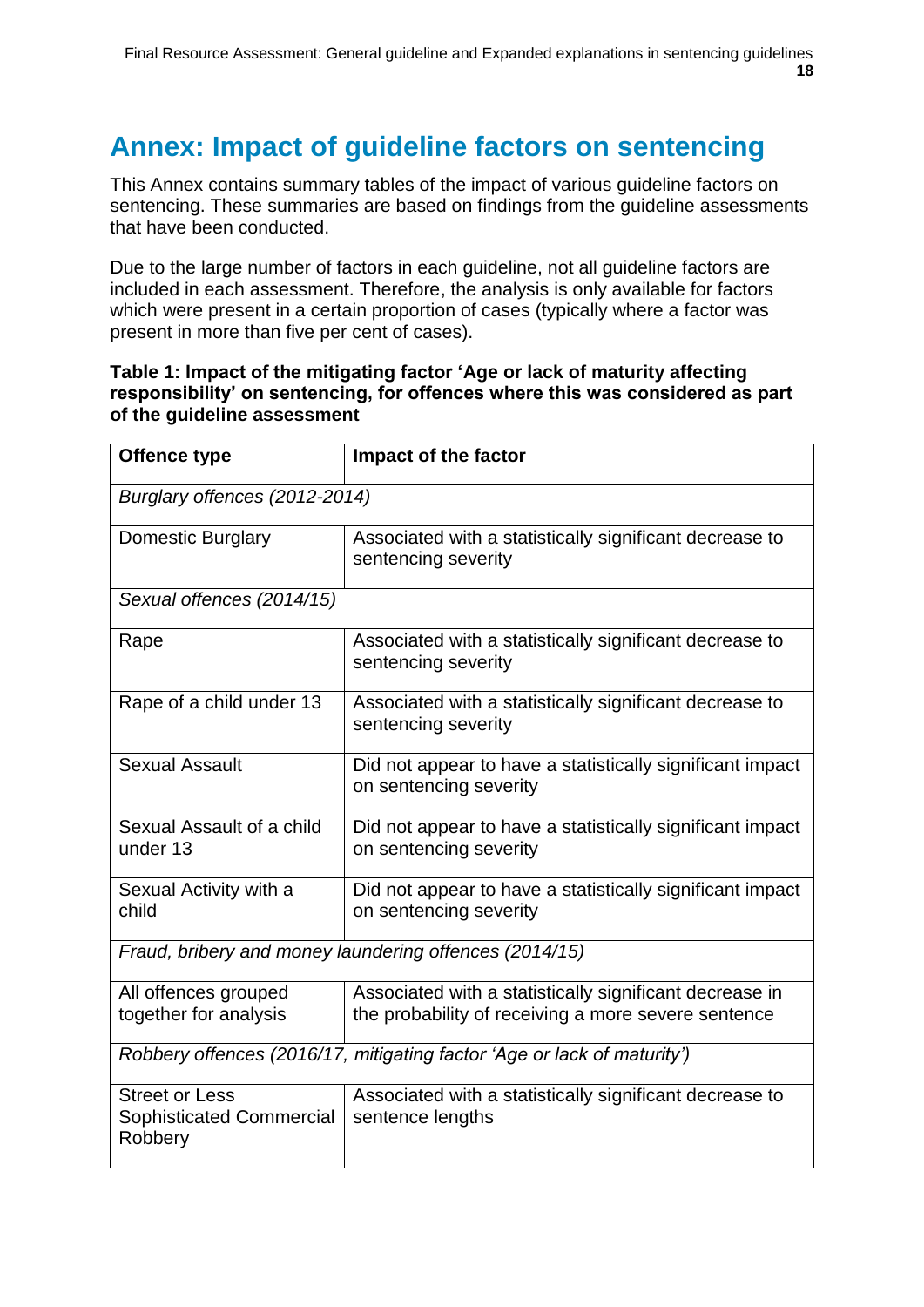#### **Table 2: Impact of the factors around location and timing on sentencing, for offences where this was considered as part of the guideline assessment**

| <b>Offence type</b>                                                 | Impact of the factor                                                                                                                                                                                                                                                                 |  |  |
|---------------------------------------------------------------------|--------------------------------------------------------------------------------------------------------------------------------------------------------------------------------------------------------------------------------------------------------------------------------------|--|--|
|                                                                     | Burglary offences (2012-2014, factor 'Offence committed at night')                                                                                                                                                                                                                   |  |  |
| Domestic Burglary                                                   | The factor 'Offence committed at night' did not appear<br>to have a statistically significant impact on sentencing<br>severity                                                                                                                                                       |  |  |
| <b>Non-Domestic Burglary</b>                                        | The factor 'Offence committed at night' did not appear<br>to have a statistically significant impact on sentencing<br>severity                                                                                                                                                       |  |  |
| Sexual offences (2014/15)                                           |                                                                                                                                                                                                                                                                                      |  |  |
| Rape                                                                | The factors 'Location' and 'Timing' did not appear to<br>have a statistically significant impact on sentencing<br>severity                                                                                                                                                           |  |  |
| Rape of a child under 13                                            | The factors 'Location' and 'Timing' did not appear to<br>have a statistically significant impact on sentencing<br>severity                                                                                                                                                           |  |  |
| <b>Sexual Assault</b>                                               | The factors 'Location' and 'Timing' did not appear to<br>have a statistically significant impact on sentencing<br>severity                                                                                                                                                           |  |  |
| Sexual Assault of a child<br>under 13                               | The factors 'Location' and 'Timing' did not appear to<br>have a statistically significant impact on sentencing<br>severity                                                                                                                                                           |  |  |
| Sexual Activity with a<br>child                                     | The factor 'Location' did not appear to have a<br>statistically significant impact on sentencing severity.<br>There were not enough records where 'Timing' was a<br>factor in sentencing, to determine whether this factor<br>had an impact on sentencing severity for this offence. |  |  |
| Robbery (2016/17)                                                   |                                                                                                                                                                                                                                                                                      |  |  |
| <b>Street or Less</b><br><b>Sophisticated Commercial</b><br>Robbery | The factors 'Location' and 'Timing' did not appear to<br>have a statistically significant impact on sentence<br>lengths                                                                                                                                                              |  |  |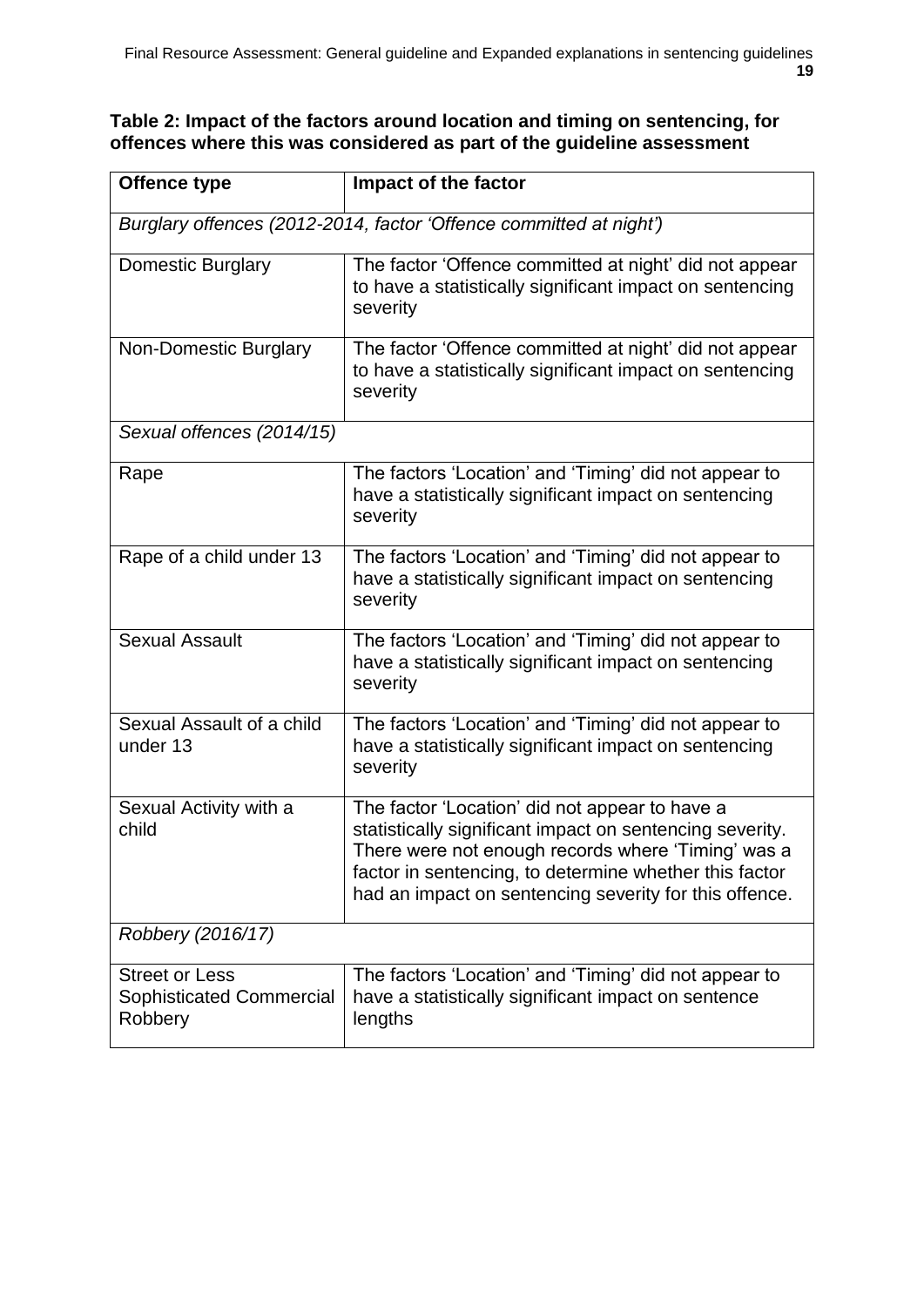Final Resource Assessment: General guideline and Expanded explanations in sentencing guidelines **20**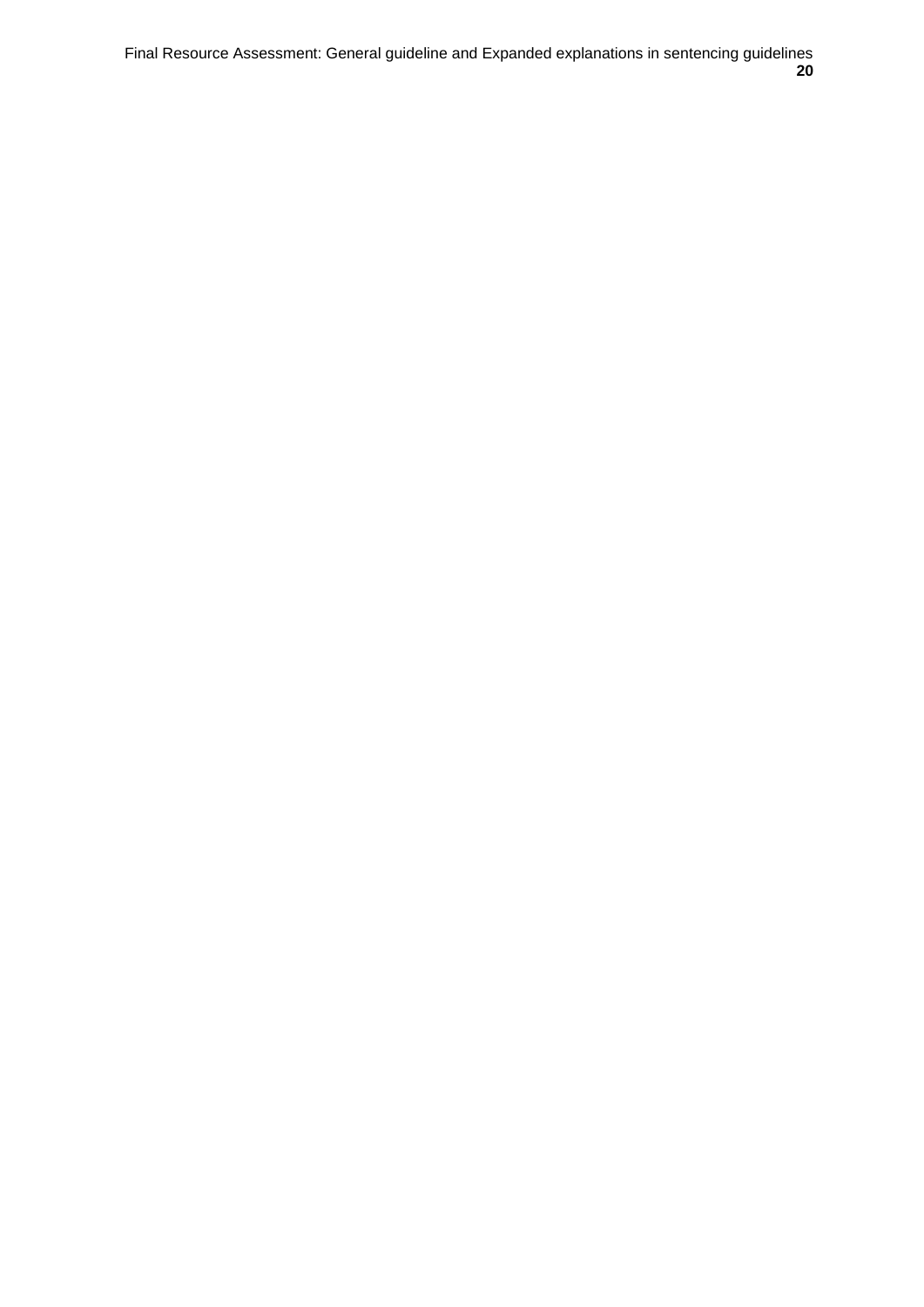#### **Table 3: Impact of factors around determination to address needs / addiction / behaviour, for offences where this was considered as part of the guideline assessment**

| <b>Offence type</b>                                                                                                                                                                                                                                                                  | Impact of the factor                                                                                                |  |
|--------------------------------------------------------------------------------------------------------------------------------------------------------------------------------------------------------------------------------------------------------------------------------------|---------------------------------------------------------------------------------------------------------------------|--|
| addiction/offending'                                                                                                                                                                                                                                                                 | Robbery offences (2016/17) – guideline mitigating factor 'Steps taken to address                                    |  |
| <b>Street or Less</b><br><b>Sophisticated Commercial</b><br>Robbery                                                                                                                                                                                                                  | Did not appear to have a statistically significant impact<br>on sentence lengths                                    |  |
| addiction/behaviour')                                                                                                                                                                                                                                                                | Burglary offences (2012-2014, factor 'Determination/demonstration to address                                        |  |
| <b>Domestic Burglary</b>                                                                                                                                                                                                                                                             | Associated with a statistically significant decrease in<br>sentencing severity.                                     |  |
| <b>Non-Domestic Burglary</b>                                                                                                                                                                                                                                                         | Associated with a statistically significant decrease in<br>sentencing severity                                      |  |
| Theft from a shop or stall (2016/17) - guideline factor 'Determination and / or<br>demonstration of steps having been taken to address addiction or offending<br>behaviour' (worded on data collection form as 'Steps to address addiction or<br>offending behaviour')               |                                                                                                                     |  |
| Theft from a shop or stall                                                                                                                                                                                                                                                           | Did not appear to have a statistically significant impact<br>on sentencing severity                                 |  |
| Fraud, bribery and money laundering offences (2014/15) – guideline factor<br>'Determination and/or demonstration of steps having been taken to address<br>addiction or offending behaviour' (worded on CCSS form as<br>'Determination/demonstration to address addiction/behaviour') |                                                                                                                     |  |
| All offences grouped<br>together for analysis                                                                                                                                                                                                                                        | Did not appear to have a statistically significant impact<br>on the probability of receiving a more severe sentence |  |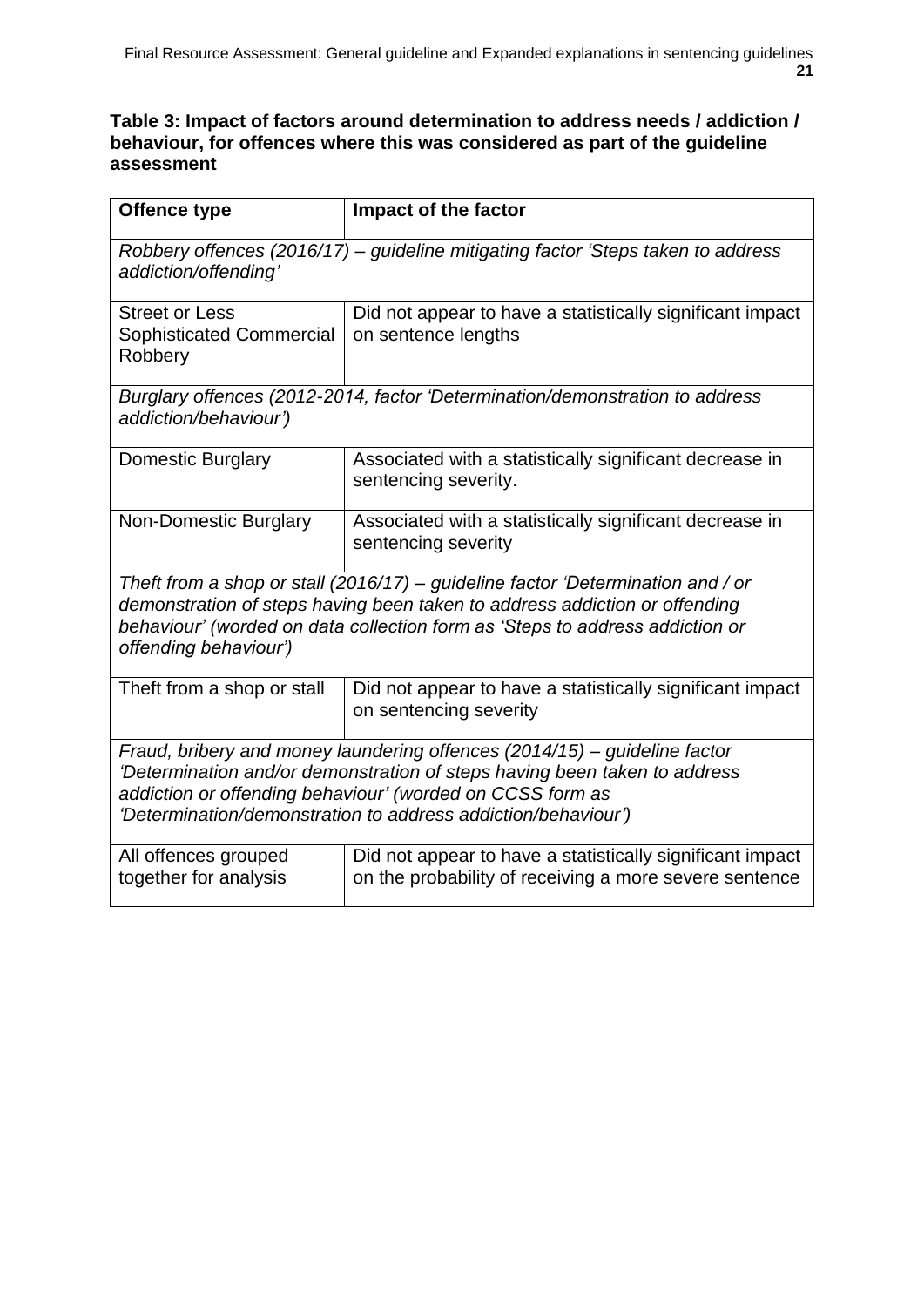**Table 4: Impact of the factors 'Victim particularly vulnerable' and 'Victim particularly vulnerable due to personal circumstances', for offences where this was considered as part of the guideline assessment**

| Offence type                                                                                                        | Impact of the factor                                                                                           |  |
|---------------------------------------------------------------------------------------------------------------------|----------------------------------------------------------------------------------------------------------------|--|
| Sexual offences (2014/15) – guideline harm factor 'Victim particularly vulnerable<br>due to personal circumstances' |                                                                                                                |  |
| Rape                                                                                                                | Associated with a statistically significant increase to<br>sentencing severity                                 |  |
| Rape of a child under 13                                                                                            | Did not appear to have a statistically significant impact<br>on sentencing severity                            |  |
| <b>Sexual Assault</b>                                                                                               | Did not appear to have a statistically significant impact<br>on sentencing severity                            |  |
| Sexual Assault of a child<br>under 13                                                                               | Did not appear to have a statistically significant impact<br>on sentencing severity                            |  |
| Sexual Activity with a<br>child                                                                                     | Did not appear to have a statistically significant impact<br>on sentencing severity                            |  |
| Fraud, bribery and money laundering offences (2014/15, guideline harm factor<br>'Victim particularly vulnerable')   |                                                                                                                |  |
| All offences grouped<br>together for analysis                                                                       | Associated with a statistically significant increase in<br>the probability of receiving a more severe sentence |  |